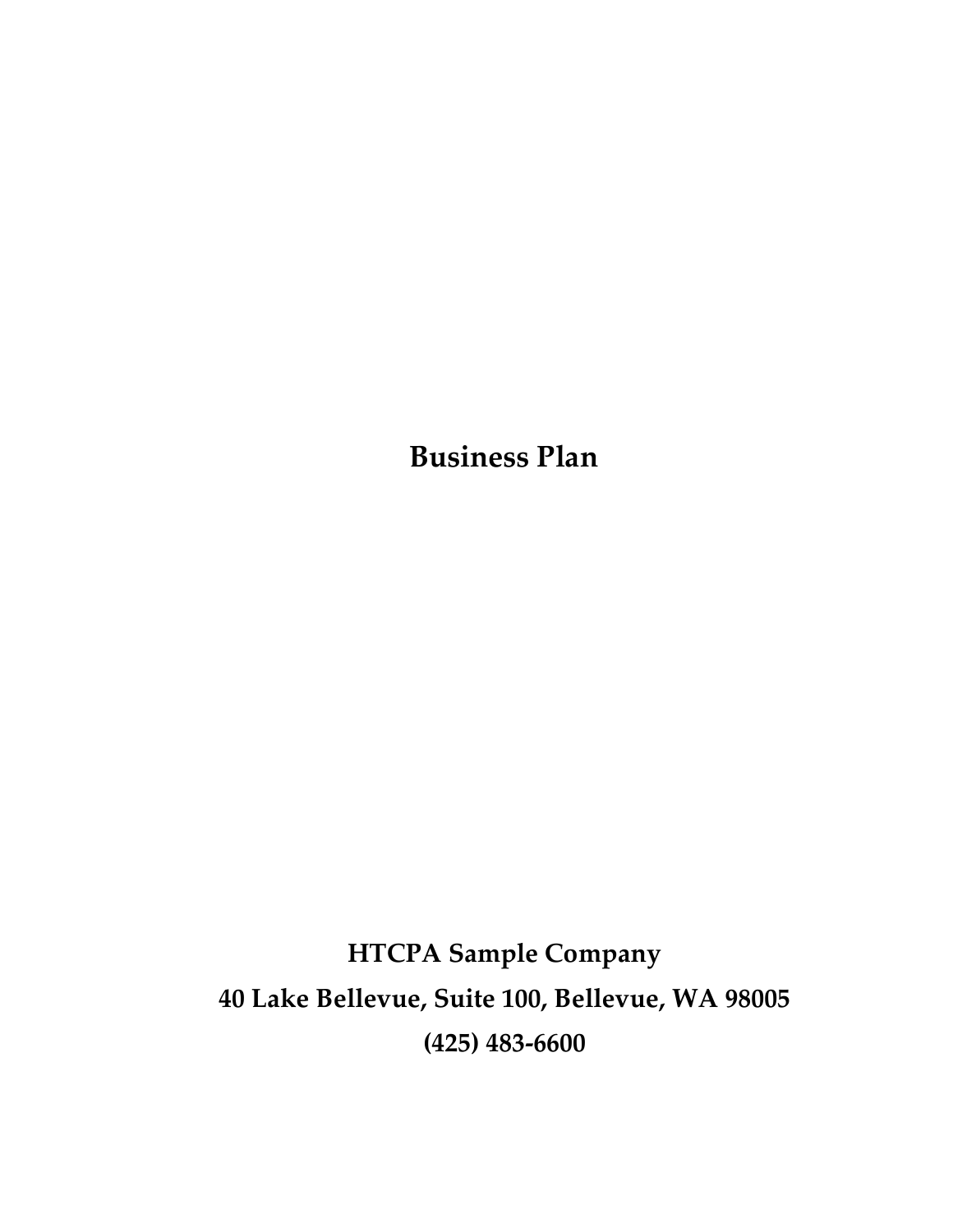#### Confidentiality Agreement

The undersigned reader acknowledges that the information provided by HTCPA Sample Company in this business plan is confidential; therefore, reader agrees not to disclose it without the express written permission of HTCPA Sample Company.

It is acknowledged by reader that information to be furnished in this business plan is in all respects confidential in nature, other than information which is in the public domain through other means and that any disclosure or use of same by reader, may cause serious harm or damage to HTCPA Sample Company.

Upon request, this document is to be immediately returned to HTCPA Sample Company.

Signature

Name (typed or printed)

\_\_\_\_\_\_\_\_\_\_\_\_\_\_\_\_\_\_\_

\_\_\_\_\_\_\_\_\_\_\_\_\_\_\_\_\_\_\_

\_\_\_\_\_\_\_\_\_\_\_\_\_\_\_\_\_\_\_

Date

This is a business plan. It does not imply an offering of securities.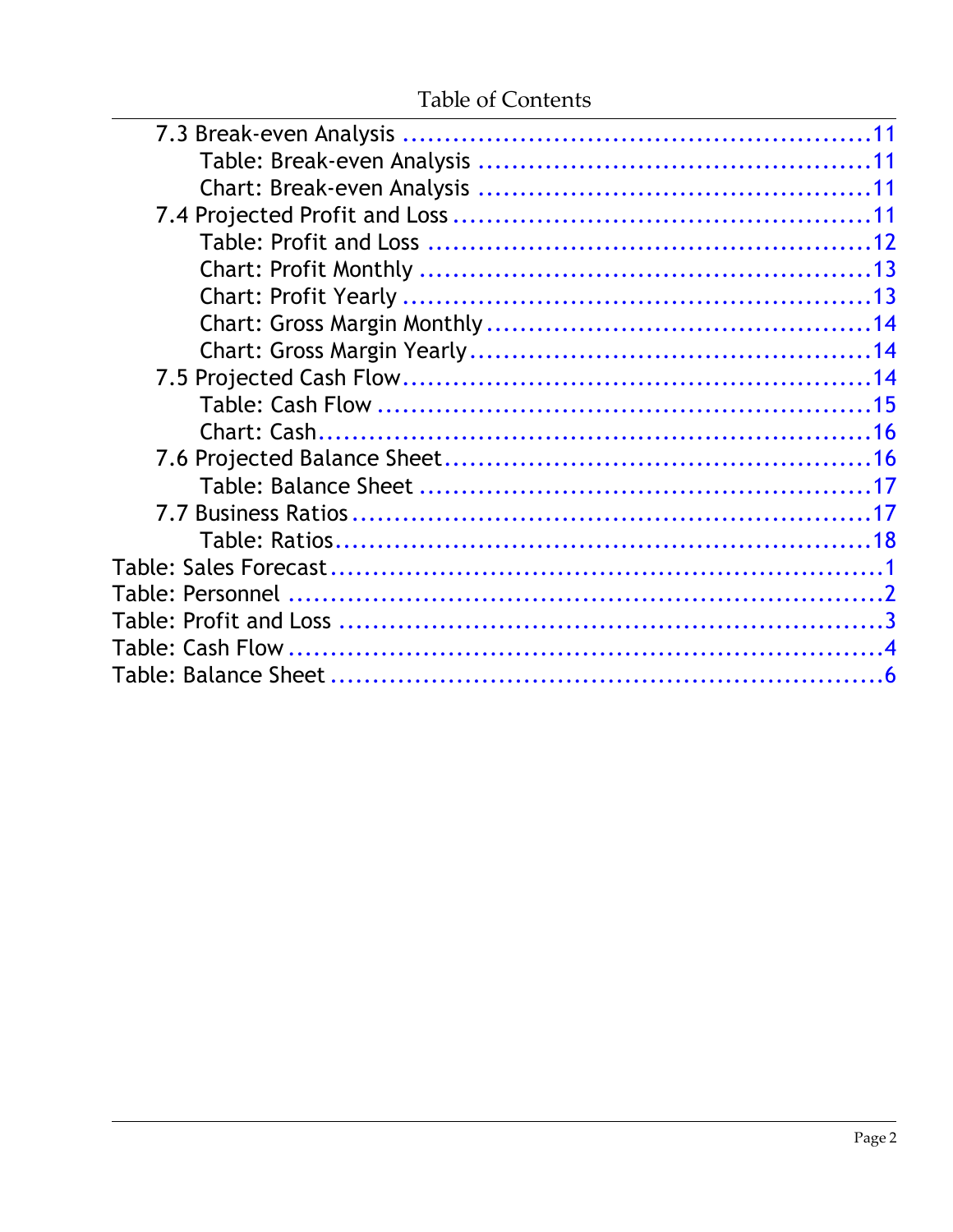# 1.0 Executive Summary

HTCPA Sample Company will be a consulting company specializing in ...



## 1.1 Objectives

- 1. Sales of ...
- 2. Net income ...

### 1.2 Mission

HTCPA Sample Company offers ...

#### 1.3 Keys to Success

- 1. Developing visibility to generate new business ...
- 2. On time delivery ...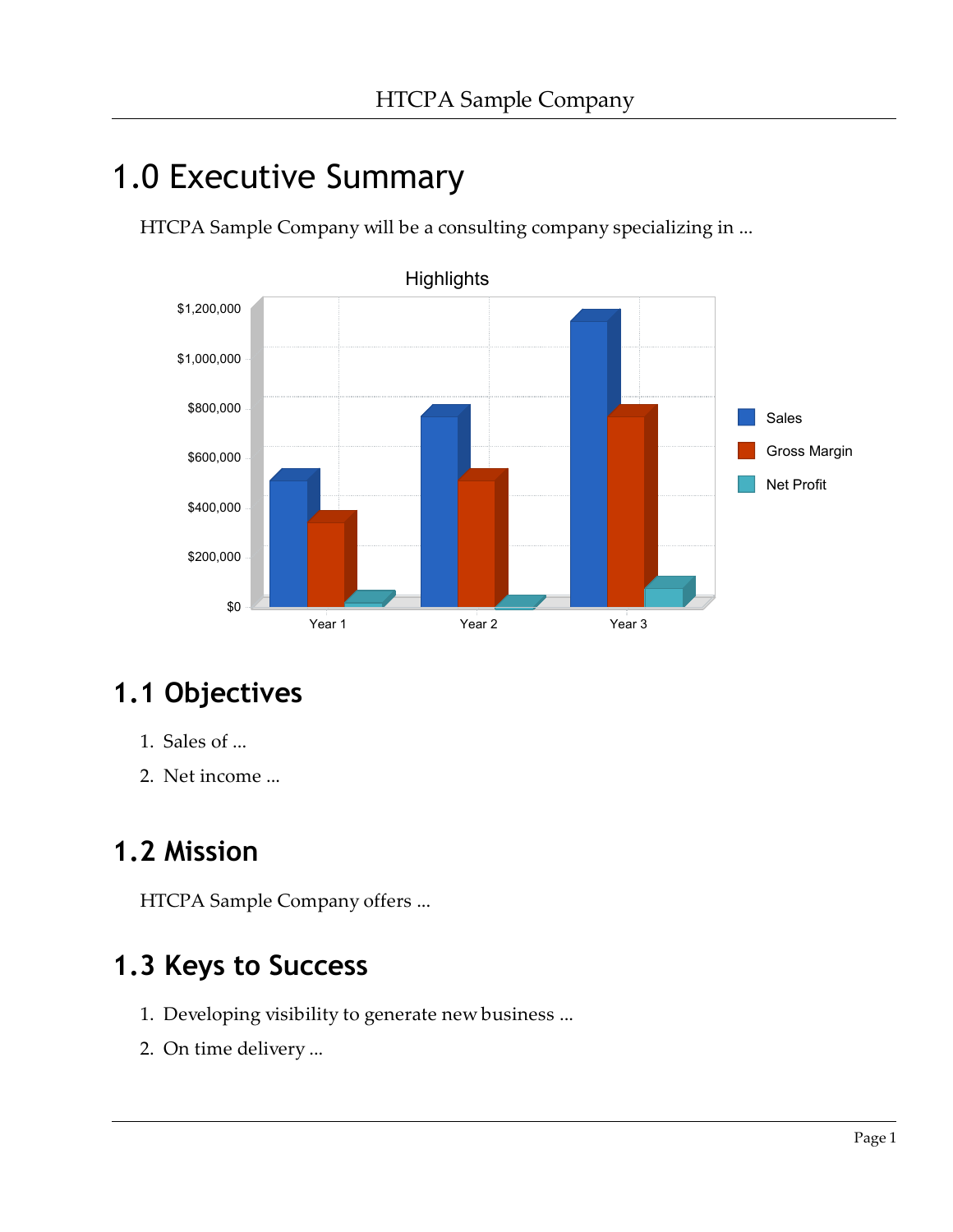# 2.0 Company Summary

HTCPA Sample Company is a new company providing ...

### 2.1 Company Ownership

HTCPA Sample Company will be created as ...

#### 2.2 Startup Summary

Total start-up expense ...

## Table: Startup

**Startup** 

| Requirements |  |
|--------------|--|
|              |  |

| <b>Startup Expenses</b>                      |     |
|----------------------------------------------|-----|
| Legal                                        | \$0 |
| Stationery etc.                              | \$0 |
| Insurance                                    | \$0 |
| Rent                                         | \$0 |
| Computer                                     | \$0 |
| Other                                        | \$0 |
| <b>Total Startup Expenses</b>                | \$0 |
| <b>Startup Assets</b>                        |     |
|                                              | \$0 |
| Cash Required<br><b>Other Current Assets</b> | \$0 |
| Long-term Assets                             | \$0 |
| <b>Total Assets</b>                          | \$0 |
|                                              |     |
| <b>Total Requirements</b>                    | \$0 |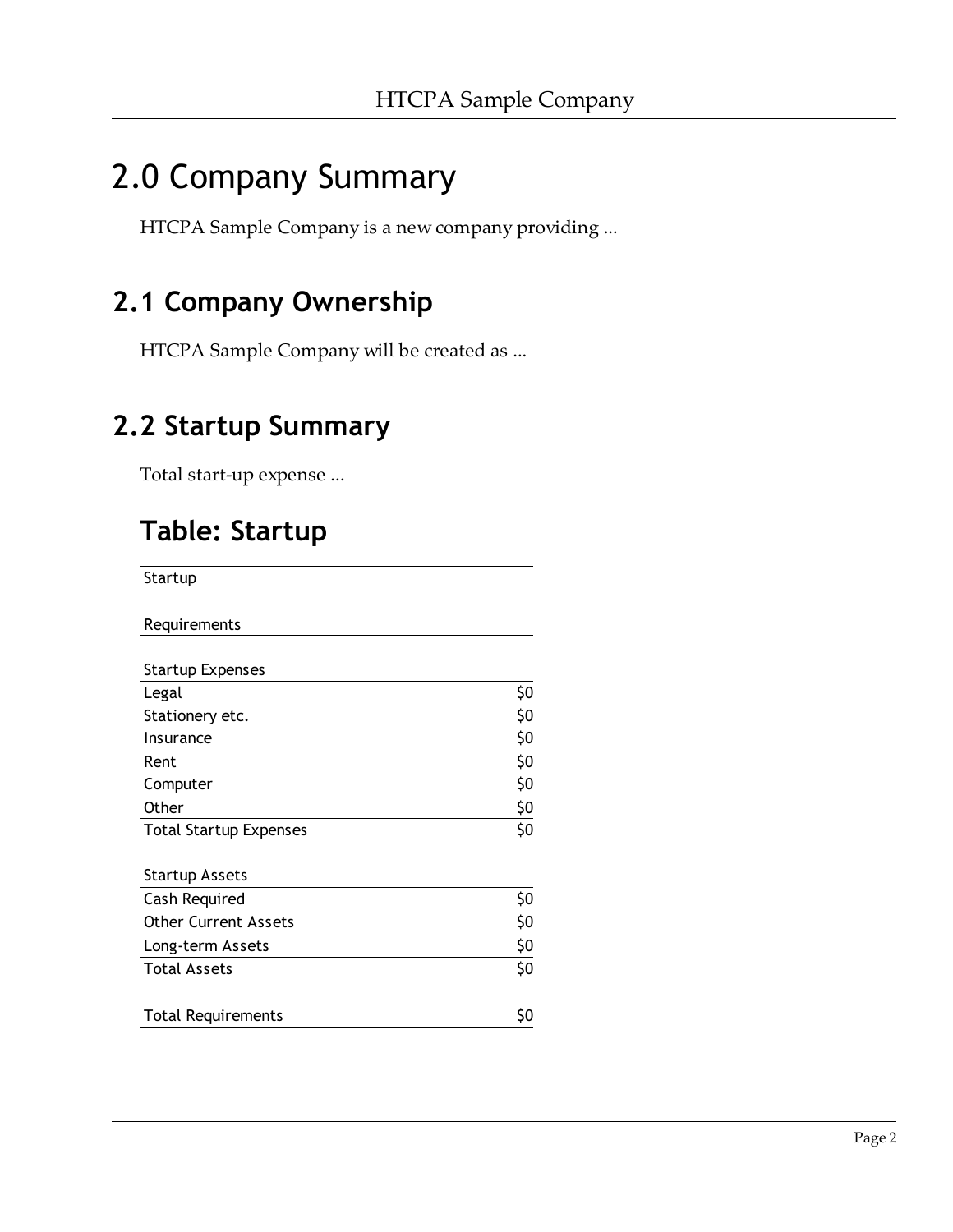

# 3.0 Services

HTCPA Sample Company offers the expertise ...

# 4.0 Market Analysis Summary

HTCPA Sample Company will be focusing on ...U

### 4.1 Market Segmentation

Our most important market segment is ...

## Table: Market Analysis

| Market Analysis            |        |        |        |        |        |        |             |
|----------------------------|--------|--------|--------|--------|--------|--------|-------------|
|                            |        | Year 1 | Year 2 | Year 3 | Year 4 | Year 5 |             |
| <b>Potential Customers</b> | Growth |        |        |        |        |        | <b>CAGR</b> |
| Area 1                     | 10%    | 500    | 550    | 605    | 666    | 733    | 10.04%      |
| Area 2                     | 50%    | 400    | 600    | 900    | 1,350  | 2,025  | 50.00%      |
| Other                      | 25%    | 100    | 125    | 156    | 195    | 244    | 24.98%      |
| Total                      | 31.63% | 1,000  | 1,275  | 1.661  | 2,211  | 3,002  | 31.63%      |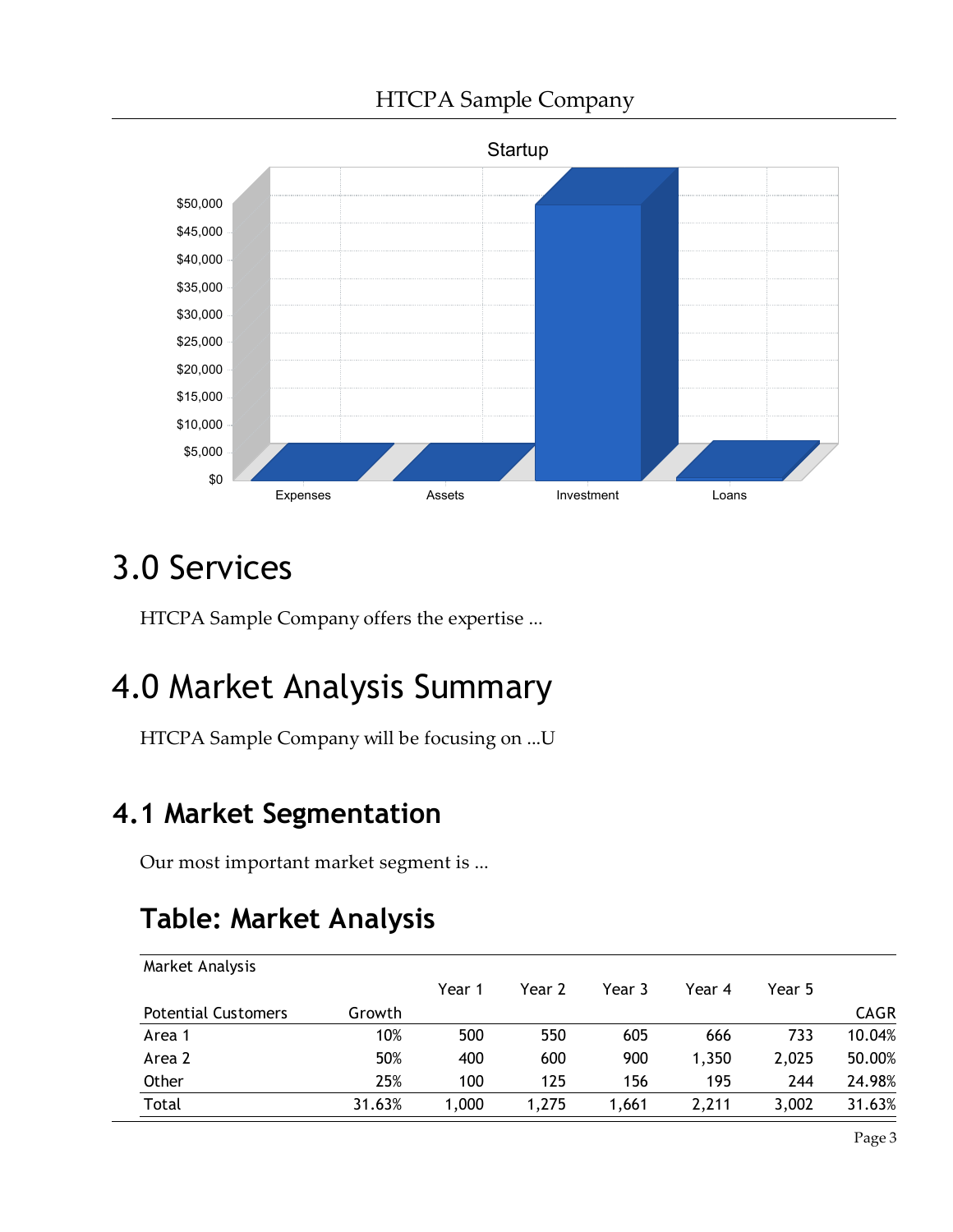Market Analysis (Pie)



## 4.2 Target Market Segment Strategy

As indicated by the previous table, we must focus on ...

### 4.3 Service Business Analysis

The consulting industry is ...

## 4.3.1 Competition and Buying Patterns

The key element in purchase decision ...

# 5.0 Strategy and Implementation Summary

HTCPA Sample Company will focus on ...

## 5.1 Competitive Edge

In the consulting ...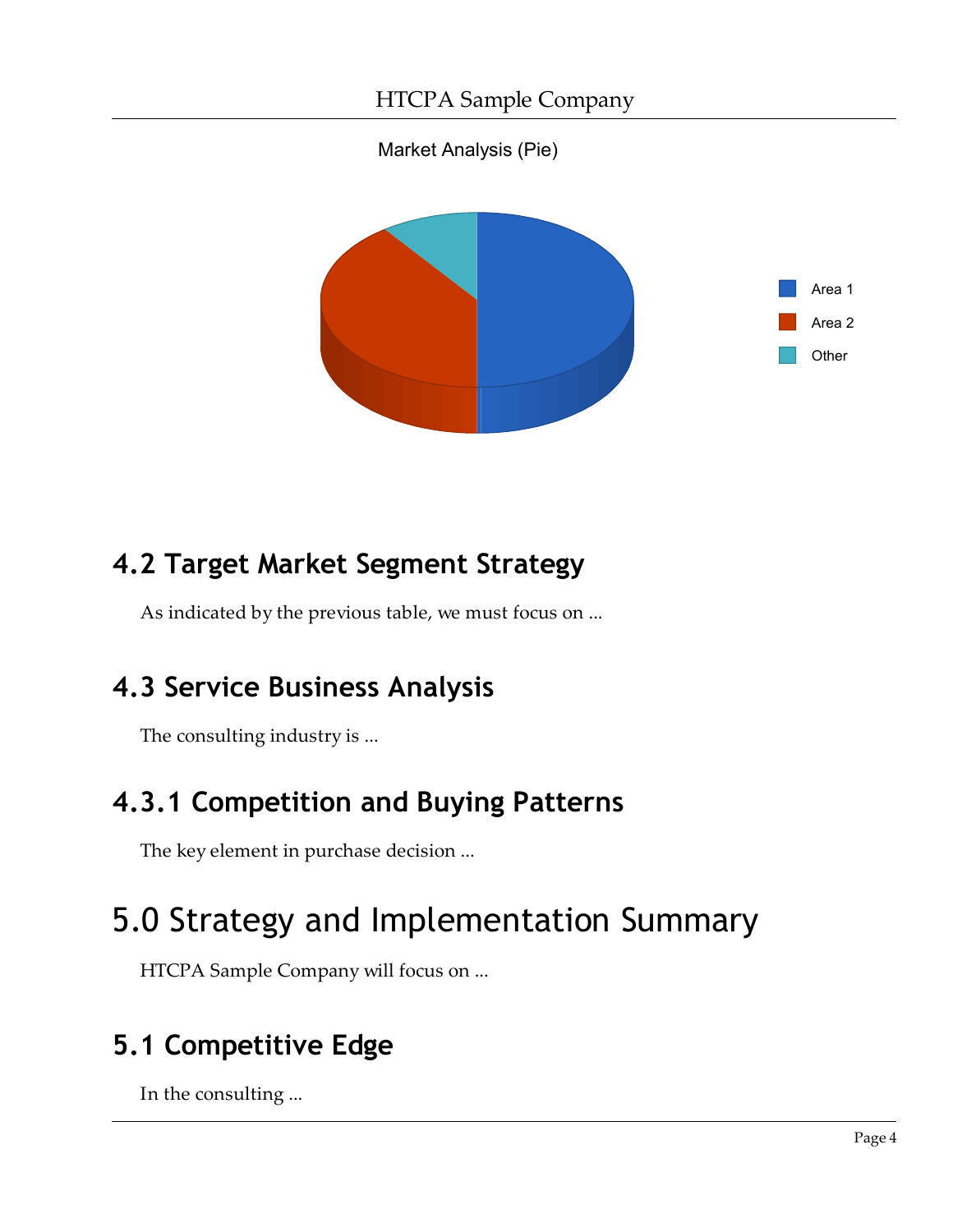#### 5.2 Marketing Strategy

HTCPA Sample Company plans to market itself ...

#### 5.3 Sales Strategy

The sales forecast monthly summary is included in the appendix. The annual sales ..

#### 5.3.1 Sales Forecast

Sales forecasts are based on ...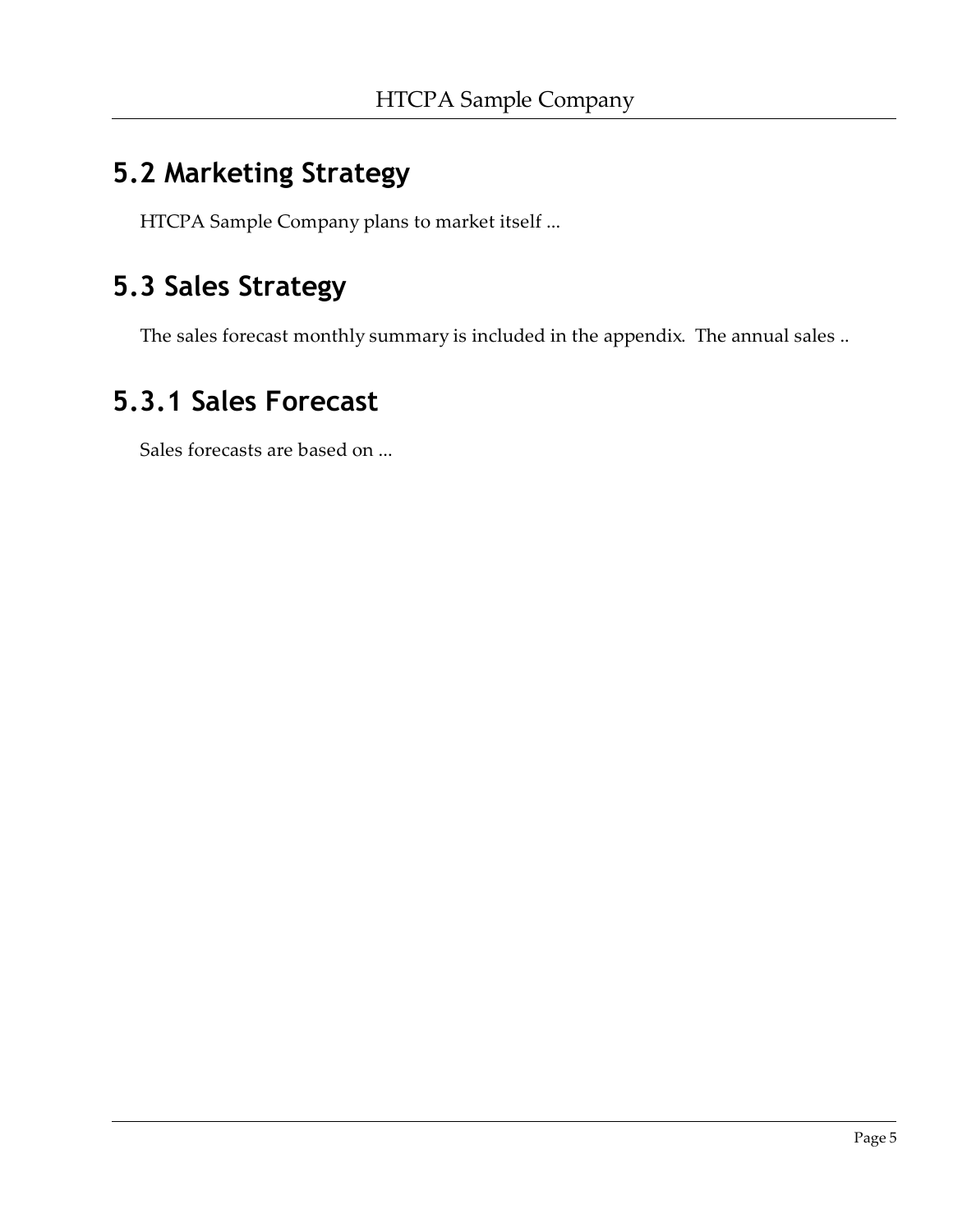#### Table: Sales Forecast

| Sales Forecast                |             |             |             |
|-------------------------------|-------------|-------------|-------------|
|                               | Year 1      | Year 2      | Year 3      |
| <b>Unit Sales</b>             |             |             |             |
| Type I                        | 48          | 72          | 108         |
| Type II                       | 16          | 24          | 36          |
| Other                         | 0           | 0           | 0           |
| <b>Total Unit Sales</b>       | 64          | 96          | 144         |
| <b>Unit Prices</b>            | Year 1      | Year 2      | Year 3      |
| Type I                        | \$10,000.00 | \$10,000.00 | \$10,000.00 |
| Type II                       | \$2,000.00  | \$2,000.00  | \$2,000.00  |
| Other                         | \$0.00      | \$0.00      | \$0.00      |
| <b>Sales</b>                  |             |             |             |
| Type I                        | \$480,000   | \$720,000   | \$1,080,000 |
| Type II                       | \$32,000    | \$48,000    | \$72,000    |
| Other                         | \$0         | \$0         | \$0         |
| <b>Total Sales</b>            | \$512,000   | \$768,000   | \$1,152,000 |
| Direct Unit Costs             | Year 1      | Year 2      | Year 3      |
| Type I                        | \$3,333.00  | \$3,333.00  | \$3,333.00  |
| Type II                       | \$666.60    | \$666.60    | \$666.60    |
| Other                         | \$0.00      | \$0.00      | \$0.00      |
| Direct Cost of Sales          |             |             |             |
| Type I                        | \$159,984   | \$239,976   | \$359,964   |
| Type II                       | \$10,666    | \$15,998    | \$23,998    |
| Other                         | \$0         | \$0         | \$0         |
| Subtotal Direct Cost of Sales | \$170,650   | \$255,974   | \$383,962   |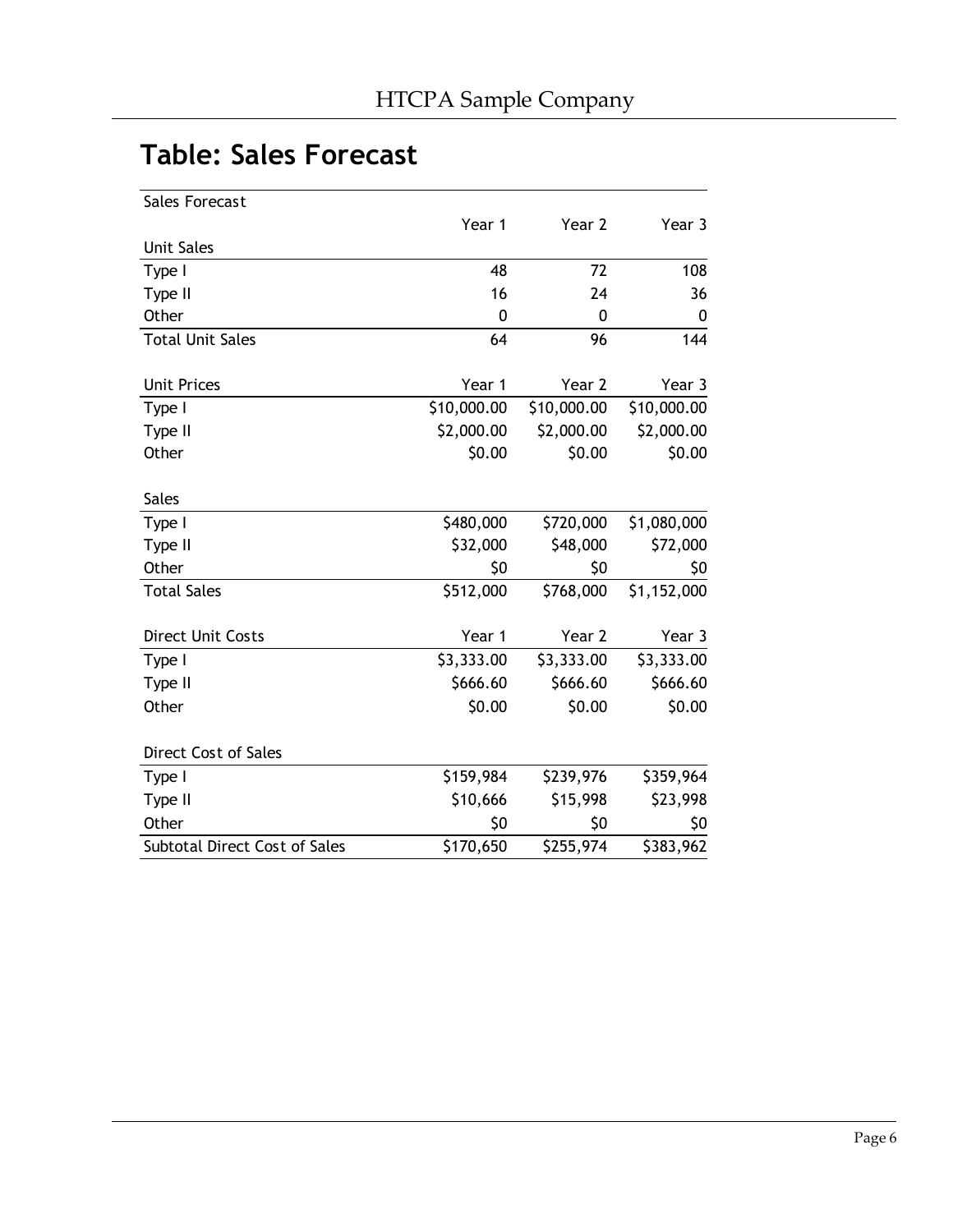

#### 5.4 Milestones

Our detailed milestones are shown in the following ...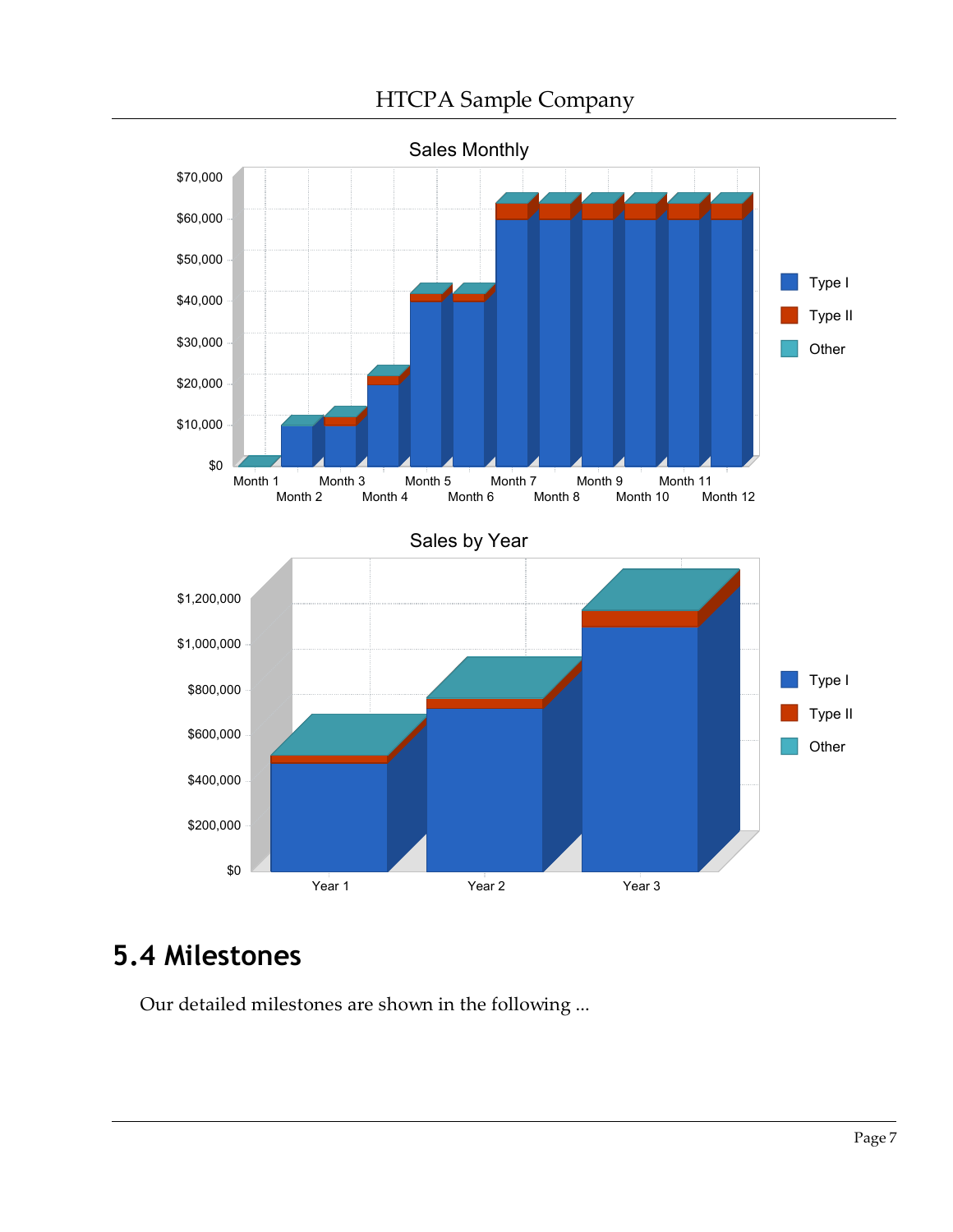#### Table: Milestones

**Milestones** 

| Milestone            | <b>Start Date</b> | End Date  | <b>Budget</b> | Manager | Department |
|----------------------|-------------------|-----------|---------------|---------|------------|
| <b>Business Plan</b> | 1/1/2013          | 1/31/2013 | \$0           |         |            |
| Other                | 1/1/2013          | 1/1/2013  | \$0           |         |            |
| Other                | 1/1/2013          | 1/1/2013  | \$0           |         |            |
| Other                | 1/1/2013          | 1/1/2013  | \$0           |         |            |
| Other                | 1/1/2013          | 1/1/2013  | \$0           |         |            |
| Other                | 1/1/2013          | 1/1/2013  | \$0           |         |            |
| Other                | 1/1/2013          | 1/1/2013  | \$0           |         |            |
| Other                | 1/1/2013          | 1/1/2013  | \$0           |         |            |
| Other                | 1/1/2013          | 1/1/2013  | \$0           |         |            |
| Other                | 1/1/2013          | 1/1/2013  | \$0           |         |            |
| <b>Totals</b>        |                   |           | \$0           |         |            |



Milestones

Jan `13

## 6.0 Management Summary

The initial management team depends on the founders ...

#### 6.1 Personnel Plan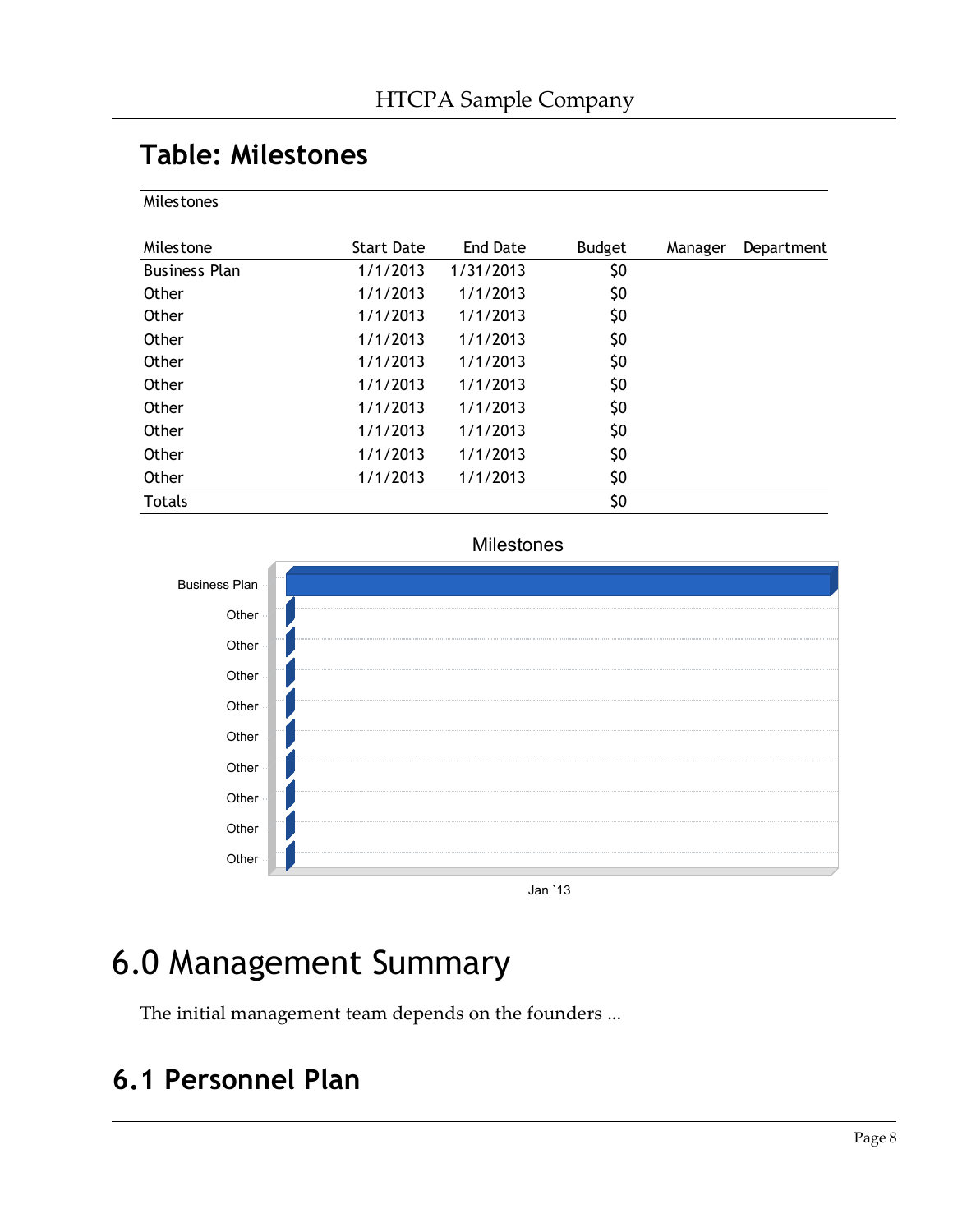#### Table: Personnel

| Personnel Plan       |           |           |           |
|----------------------|-----------|-----------|-----------|
|                      | Year 1    | Year 2    | Year 3    |
| <b>Officers</b>      | \$60,000  | \$120,000 | \$120,000 |
| Consultants          | \$120,000 | \$240,000 | \$360,000 |
| Other                | \$36,000  | \$36,000  | \$36,000  |
| <b>Total People</b>  |           | 4         | 5.        |
| <b>Total Payroll</b> | \$216,000 | \$396,000 | \$516,000 |
|                      |           |           |           |

# 7.0 Financial Plan

Our financial plan is ...

#### 7.1 Startup Funding

Start-up assets required include ...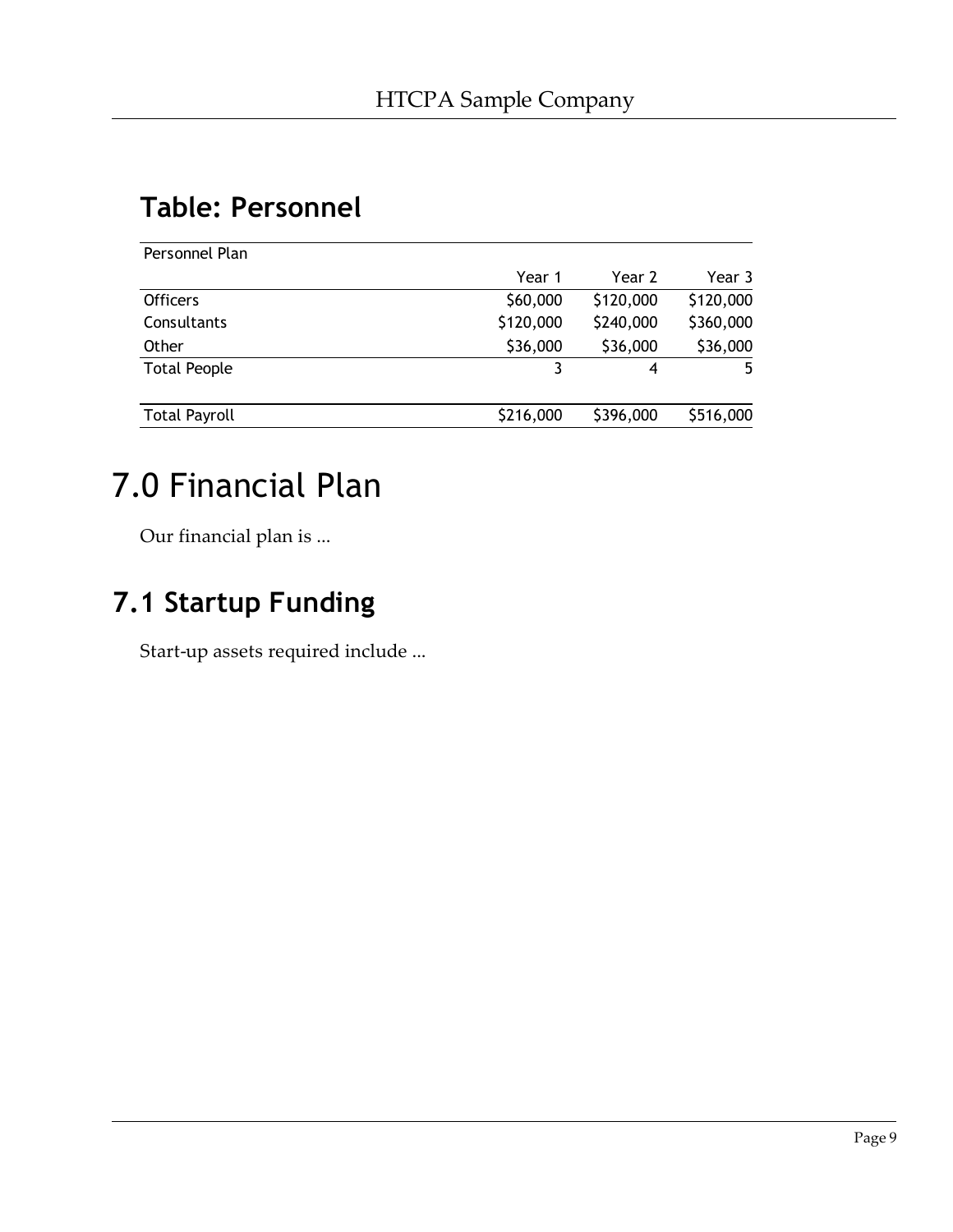### Table: Startup Funding

| <b>Startup Funding</b>                    |          |
|-------------------------------------------|----------|
| <b>Startup Expenses to Fund</b>           | \$0      |
| <b>Startup Assets to Fund</b>             | \$0      |
| <b>Total Funding Required</b>             | \$0      |
| Assets                                    |          |
| Non-cash Assets from Startup              | \$0      |
| Cash Requirements from Startup            | \$0      |
| <b>Additional Cash Raised</b>             | \$50,500 |
| Cash Balance on Starting Date             | \$50,500 |
| <b>Total Assets</b>                       | \$50,500 |
| Liabilities and Capital                   |          |
|                                           |          |
| Liabilities                               |          |
| <b>Current Borrowing</b>                  | \$0      |
| Long-term Liabilities                     | \$0      |
| Accounts Payable (Outstanding Bills)      | \$500    |
| Other Current Liabilities (interest-free) | \$0      |
| <b>Total Liabilities</b>                  | \$500    |
| Capital                                   |          |
| <b>Planned Investment</b>                 |          |
| Investor 1                                | \$25,000 |
| Investor 2                                | \$25,000 |
| Additional Investment Requirement         | \$0      |
| <b>Total Planned Investment</b>           | \$50,000 |
| Loss at Startup (Startup Expenses)        | \$0      |
| <b>Total Capital</b>                      | \$50,000 |
|                                           |          |
| <b>Total Capital and Liabilities</b>      | \$50,500 |
| <b>Total Funding</b>                      | \$50,500 |

## 7.2 Important Assumptions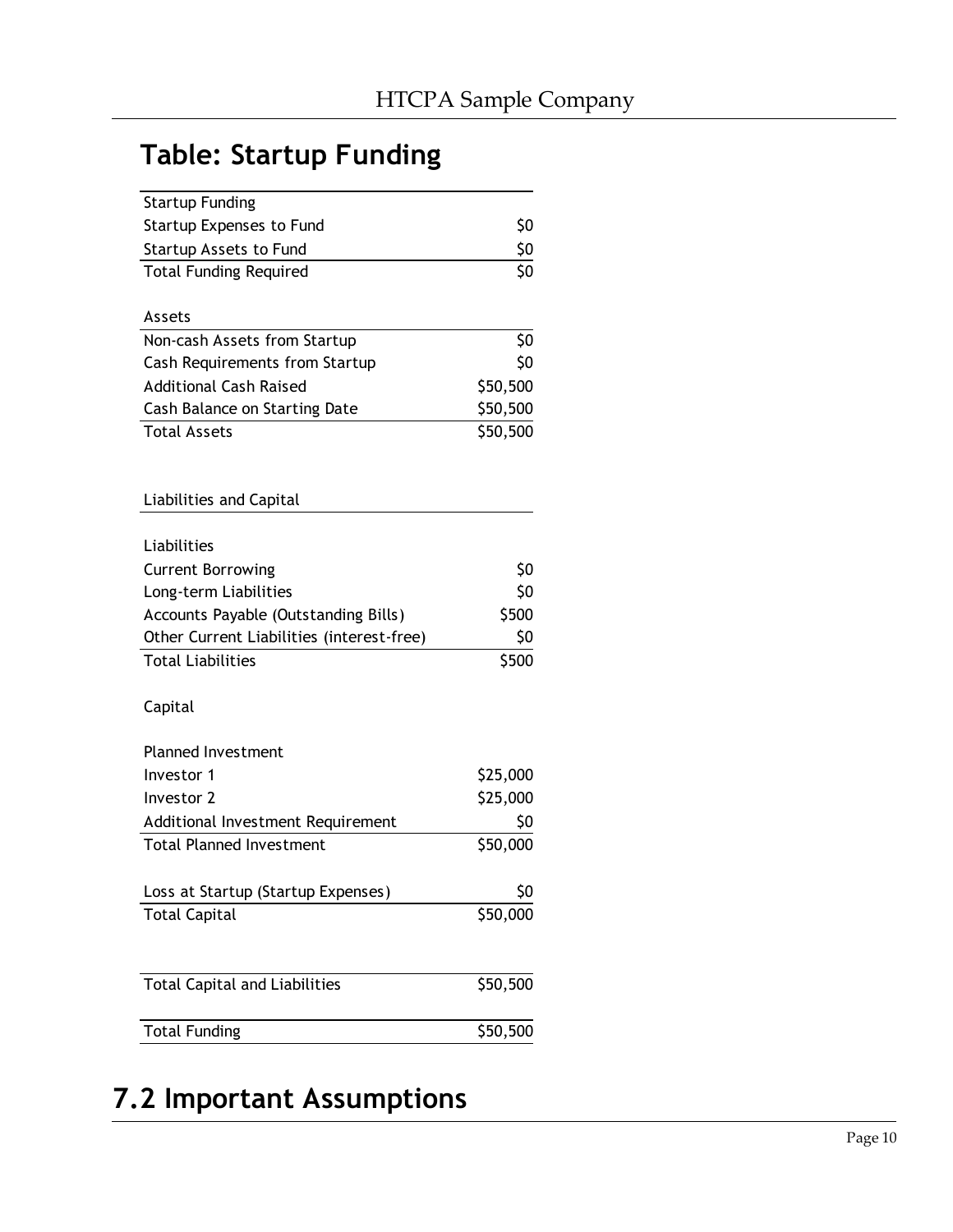The following is our estimate of our ...

#### 7.3 Break-even Analysis

The following summarizes the break-even analysis ...

### Table: Break-even Analysis

Break-even Analysis

| Monthly Units Break-even<br>Monthly Revenue Break-even | 5<br>\$38,348 |
|--------------------------------------------------------|---------------|
| Assumptions:                                           |               |
| Average Per-Unit Revenue                               | \$8,000.00    |
| Average Per-Unit Variable Cost                         | \$2,666.40    |

Estimated Monthly Fixed Cost \$25,567



### 7.4 Projected Profit and Loss

The detailed monthly pro-forma income statement for the first year is included ...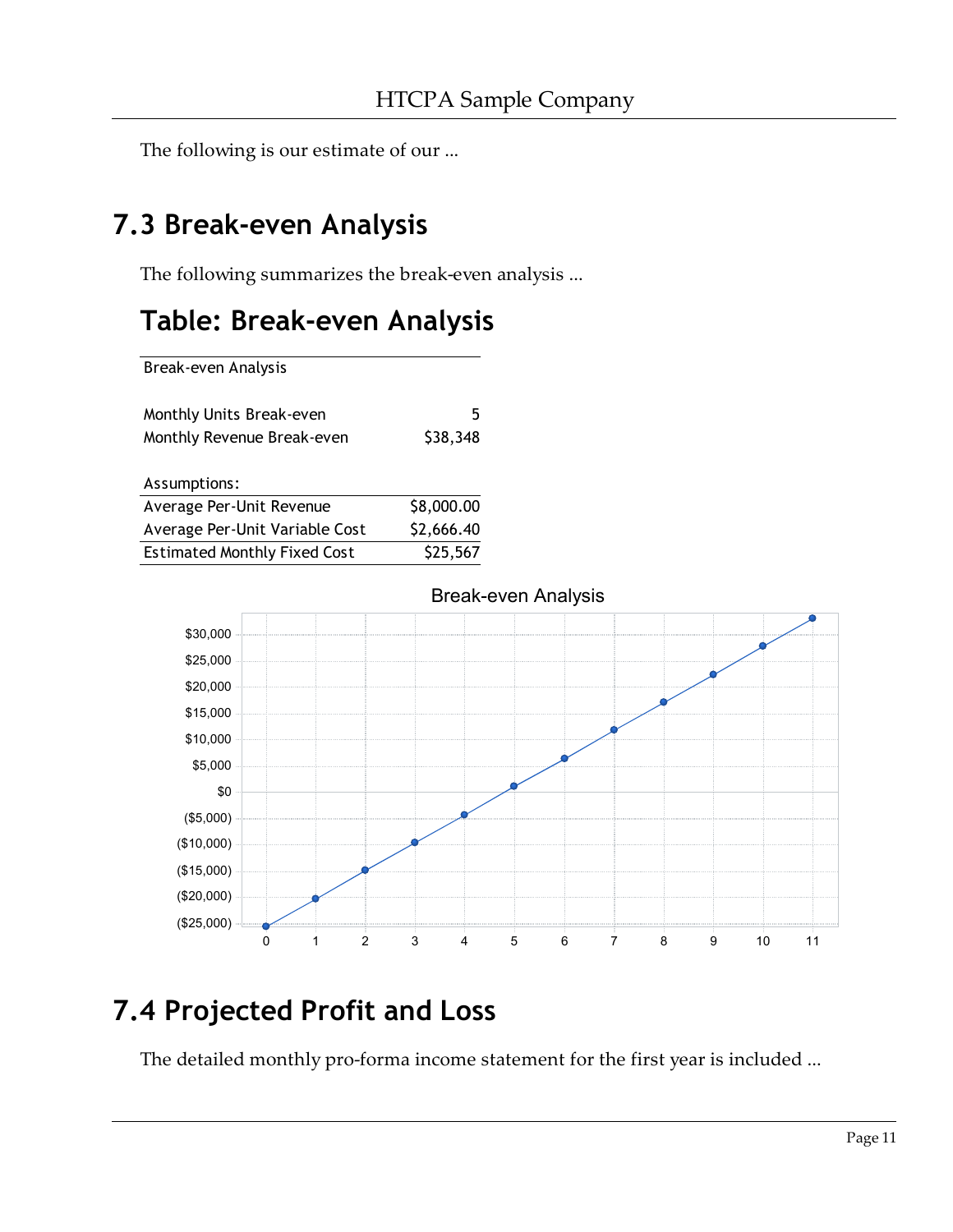### Table: Profit and Loss

| Pro Forma Profit and Loss        |           |           |             |
|----------------------------------|-----------|-----------|-------------|
|                                  | Year 1    | Year 2    | Year 3      |
| <b>Sales</b>                     | \$512,000 | \$768,000 | \$1,152,000 |
| Direct Cost of Sales             | \$170,650 | \$255,974 | \$383,962   |
| <b>Other Costs of Sales</b>      | \$0       | \$0       | \$0         |
| <b>Total Cost of Sales</b>       | \$170,650 | \$255,974 | \$383,962   |
| <b>Gross Margin</b>              | \$341,350 | \$512,026 | \$768,038   |
| Gross Margin %                   | 66.67%    | 66.67%    | 66.67%      |
| <b>Expenses</b>                  |           |           |             |
| Payroll                          | \$216,000 | \$396,000 | \$516,000   |
| Marketing/Promotion              | \$14,000  | \$12,000  | \$12,000    |
| Depreciation                     | \$0       | \$0       | \$0         |
| Rent                             | \$36,000  | \$37,800  | \$39,690    |
| <b>Utilities</b>                 | \$6,000   | \$6,000   | \$6,000     |
| Insurance                        | \$2,400   | \$2,400   | \$2,400     |
| <b>Payroll Taxes</b>             | \$32,400  | \$59,400  | \$77,400    |
| Other                            | \$0       | \$0       | \$0         |
| <b>Total Operating Expenses</b>  | \$306,800 | \$513,600 | \$653,490   |
| Profit Before Interest and Taxes | \$34,550  | (51, 574) | \$114,548   |
| <b>EBITDA</b>                    | \$34,550  | (51, 574) | \$114,548   |
| Interest Expense                 | \$3,695   | \$5,473   | \$5,472     |
| <b>Taxes Incurred</b>            | \$9,257   | \$0       | \$32,723    |
| <b>Net Profit</b>                | \$21,599  | (57,047)  | \$76,353    |
| Net Profit/Sales                 | 4.22%     | $-0.92%$  | 6.63%       |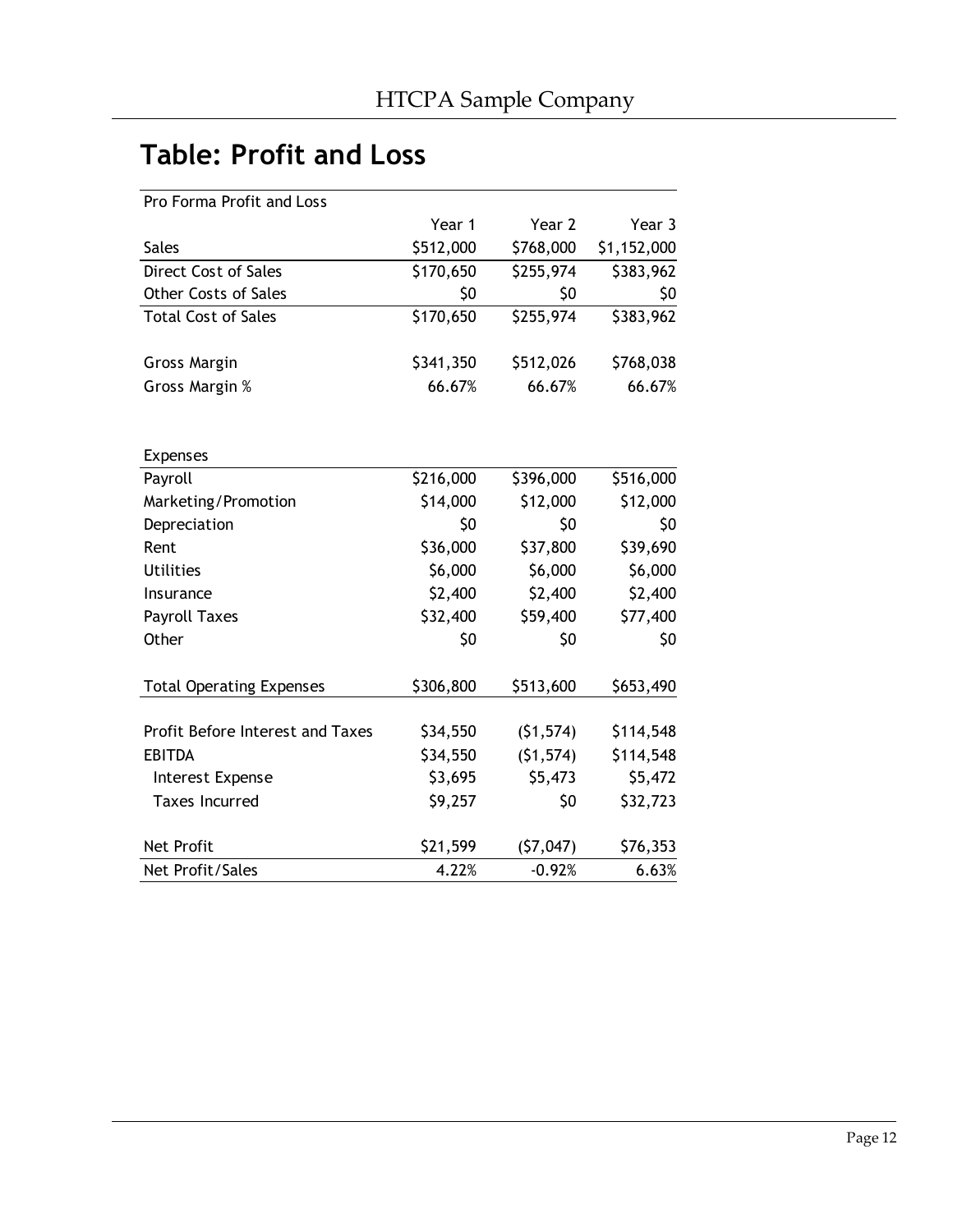

Month 2 Month 4 Month 6 Month 8 Month 10 Month 12



Profit Yearly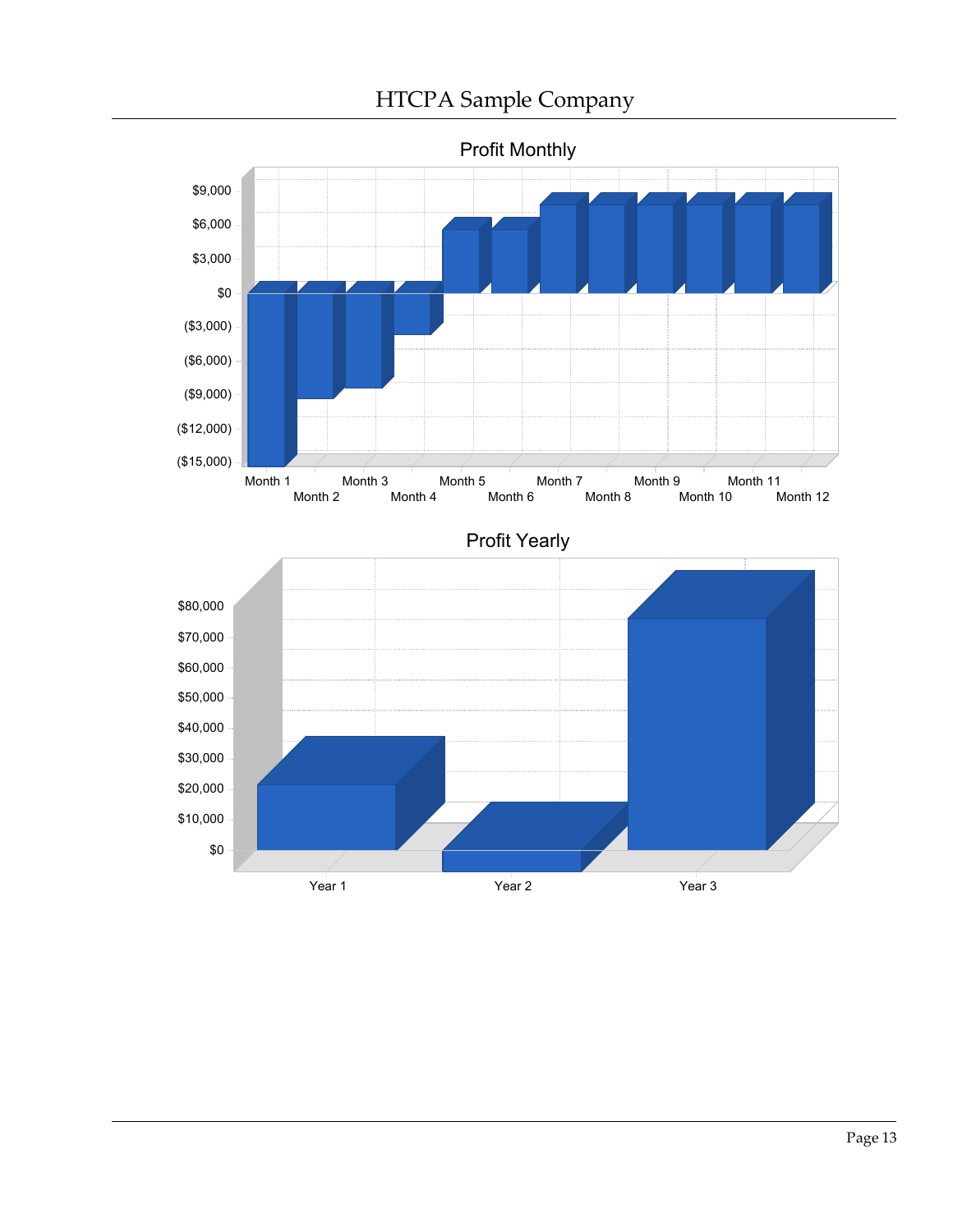

Gross Margin Monthly

### 7.5 Projected Cash Flow

Cash flow projections are ...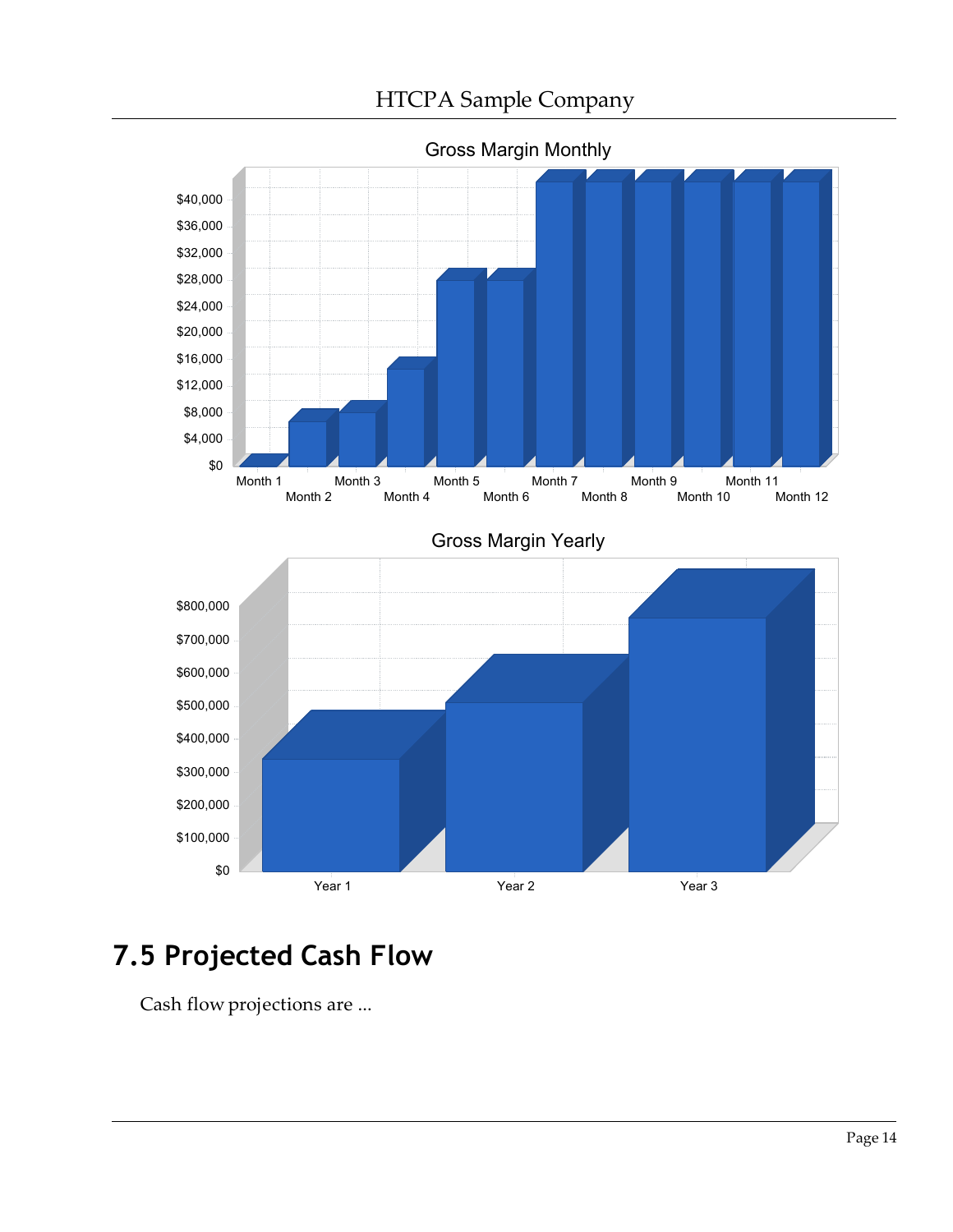### Table: Cash Flow

| Pro Forma Cash Flow                   |           |           |             |
|---------------------------------------|-----------|-----------|-------------|
|                                       | Year 1    | Year 2    | Year 3      |
| <b>Cash Received</b>                  |           |           |             |
|                                       |           |           |             |
| Cash from Operations                  |           |           |             |
| <b>Cash Sales</b>                     | \$384,000 | \$576,000 | \$864,000   |
| <b>Cash from Receivables</b>          | \$96,533  | \$176,267 | \$264,400   |
| Subtotal Cash from Operations         | \$480,533 | \$752,267 | \$1,128,400 |
| <b>Additional Cash Received</b>       |           |           |             |
| Sales Tax, VAT, HST/GST Received      | \$0       | \$0       | \$0         |
| New Current Borrowing                 | \$30,000  | \$100,000 | \$0         |
| New Other Liabilities (interest-free) | \$0       | \$0       | \$0         |
| New Long-term Liabilities             | \$50,000  | \$0       | \$0         |
| Sales of Other Current Assets         | \$0       | \$0       | \$0         |
| Sales of Long-term Assets             | \$0       | \$0       | \$0         |
| New Investment Received               | \$0       | \$0       | \$0         |
| Subtotal Cash Received                | \$560,533 | \$852,267 | \$1,128,400 |
| Expenditures                          | Year 1    | Year 2    | Year 3      |
| <b>Expenditures from Operations</b>   |           |           |             |
| <b>Cash Spending</b>                  | \$216,000 | \$396,000 | \$516,000   |
| <b>Bill Payments</b>                  | \$242,838 | \$379,955 | \$544,803   |
| Subtotal Spent on Operations          | \$458,838 | \$775,955 | \$1,060,803 |
| <b>Additional Cash Spent</b>          |           |           |             |
| Sales Tax, VAT, HST/GST Paid Out      | \$0       | \$0       | \$0         |
| Principal Repayment of Current        | \$0       | \$30,000  | \$50,000    |
| Borrowing                             |           |           |             |
| Other Liabilities Principal Repayment | \$0       | \$0       | \$0         |
| Long-term Liabilities Principal       | \$550     | \$10,000  | \$10,000    |
| Repayment                             |           |           |             |
| <b>Purchase Other Current Assets</b>  | \$0       | \$0       | \$0         |
| Purchase Long-term Assets             | \$0       | \$0       | \$0         |
| Dividends                             | \$0       | \$0       | \$0         |
| Subtotal Cash Spent                   | \$459,388 | \$815,955 | \$1,120,803 |
| Net Cash Flow                         | \$101,145 | \$36,311  | \$7,597     |
| Cash Balance                          | \$151,645 | \$187,957 | \$195,554   |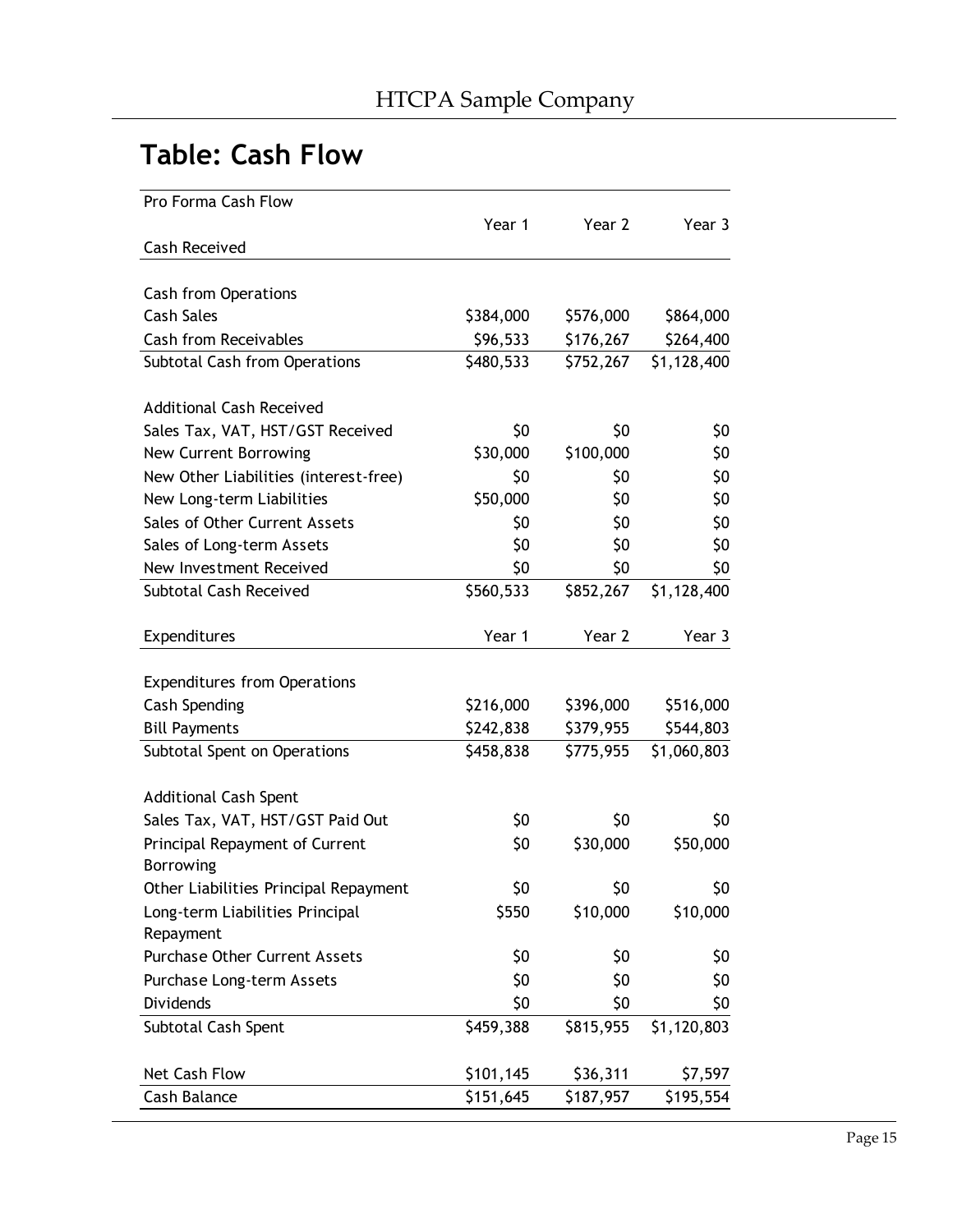

### 7.6 Projected Balance Sheet

The balance sheet shows ...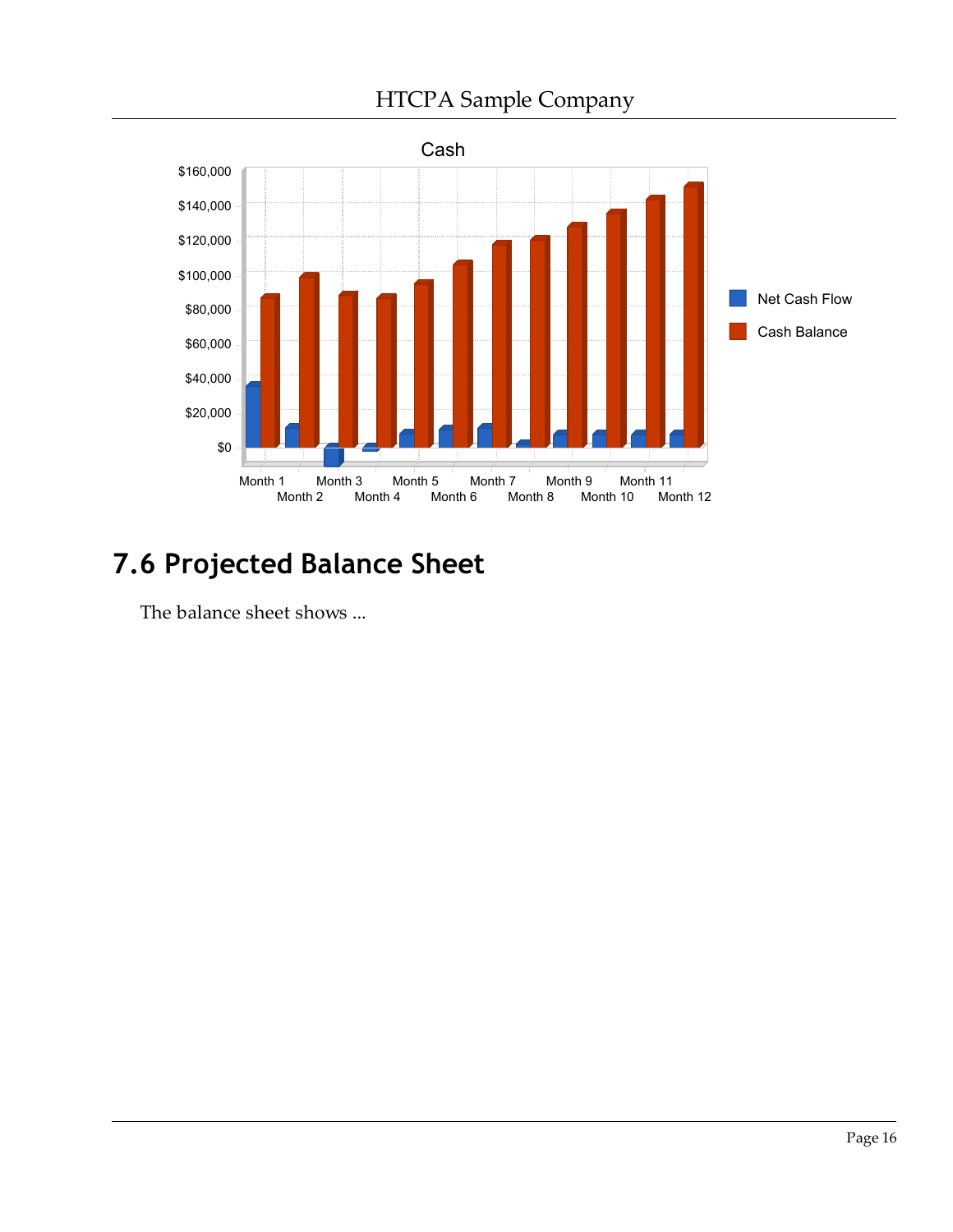#### Table: Balance Sheet

| Pro Forma Balance Sheet              |           |           |           |
|--------------------------------------|-----------|-----------|-----------|
|                                      | Year 1    | Year 2    | Year 3    |
| Assets                               |           |           |           |
|                                      |           |           |           |
| <b>Current Assets</b>                |           |           |           |
| Cash                                 | \$151,645 | \$187,957 | \$195,554 |
| <b>Accounts Receivable</b>           | \$31,467  | \$47,200  | \$70,800  |
| <b>Other Current Assets</b>          | \$0       | \$0       | \$0       |
| <b>Total Current Assets</b>          | \$183,112 | \$235,157 | \$266,354 |
| Long-term Assets                     |           |           |           |
| Long-term Assets                     | \$0       | \$0       | \$0       |
| <b>Accumulated Depreciation</b>      | \$0       | \$0       | \$0       |
| Total Long-term Assets               | \$0       | \$0       | \$0       |
| <b>Total Assets</b>                  | \$183,112 | \$235,157 | \$266,354 |
| Liabilities and Capital              | Year 1    | Year 2    | Year 3    |
| <b>Current Liabilities</b>           |           |           |           |
| <b>Accounts Payable</b>              | \$32,063  | \$31,155  | \$45,998  |
| <b>Current Borrowing</b>             | \$30,000  | \$100,000 | \$50,000  |
| <b>Other Current Liabilities</b>     | \$0       | \$0       | \$0       |
| Subtotal Current Liabilities         | \$62,063  | \$131,155 | \$95,998  |
| Long-term Liabilities                | \$49,450  | \$39,450  | \$29,450  |
| <b>Total Liabilities</b>             | \$111,513 | \$170,605 | \$125,448 |
| Paid-in Capital                      | \$50,000  | \$50,000  | \$50,000  |
| <b>Retained Earnings</b>             | \$0       | \$21,599  | \$14,552  |
| Earnings                             | \$21,599  | (57, 047) | \$76,353  |
| <b>Total Capital</b>                 | \$71,599  | \$64,552  | \$140,905 |
| <b>Total Liabilities and Capital</b> | \$183,112 | \$235,157 | \$266,354 |
| Net Worth                            | \$71,599  | \$64,552  | \$140,905 |

#### 7.7 Business Ratios

The following table shows the projected business ratios. We expect to ...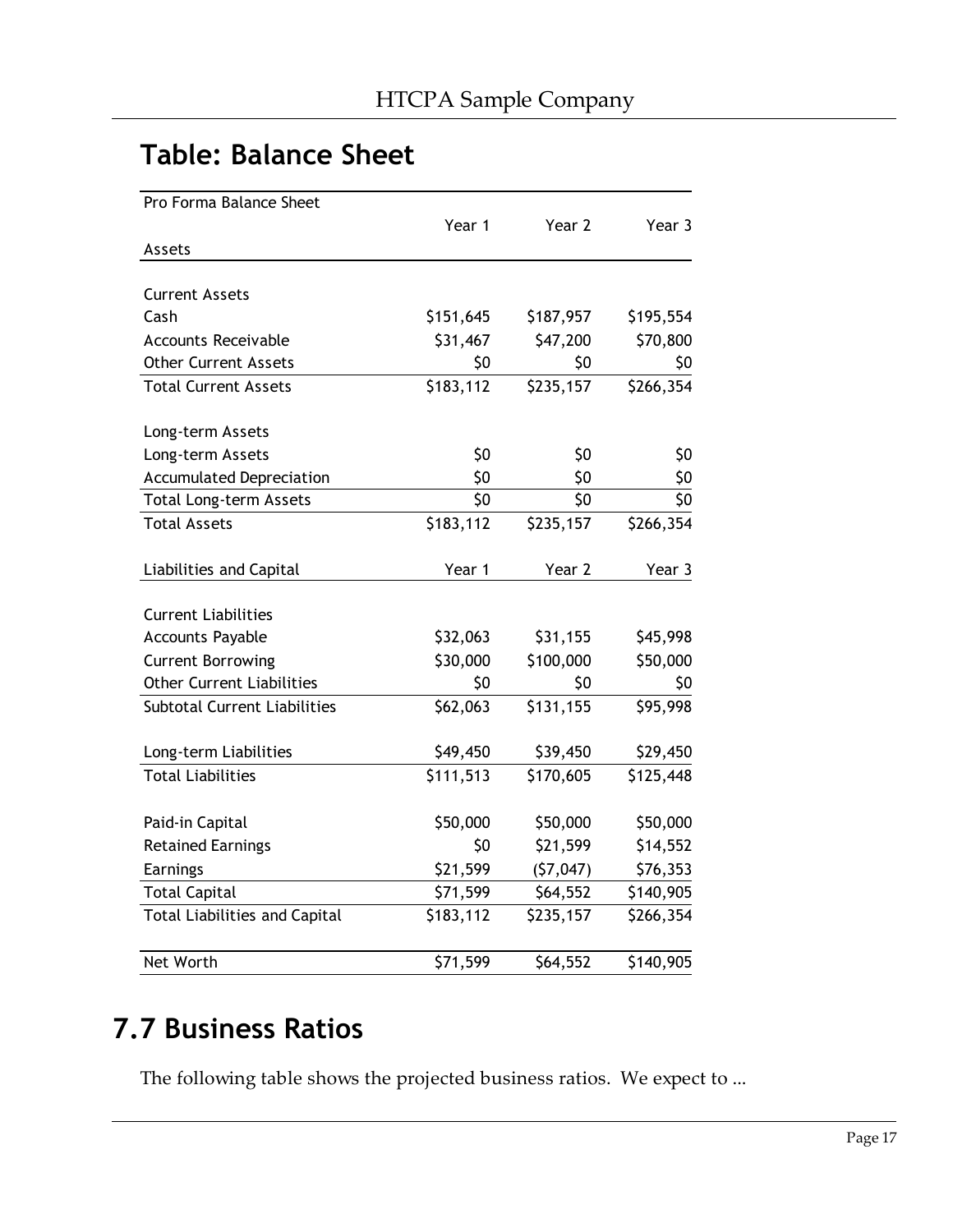### Table: Ratios

| Ratio Analysis                                       |         |           |         |                         |
|------------------------------------------------------|---------|-----------|---------|-------------------------|
|                                                      | Year 1  | Year 2    |         | Year 3 Industry Profile |
| Sales Growth                                         | n.a.    | 50.00%    | 50.00%  | 0.00%                   |
| Percent of Total Assets                              |         |           |         |                         |
| <b>Accounts Receivable</b>                           | 17.18%  | 20.07%    | 26.58%  | 0.00%                   |
| <b>Other Current Assets</b>                          | 0.00%   | 0.00%     | 0.00%   | 100.00%                 |
| <b>Total Current Assets</b>                          | 100.00% | 100.00%   | 100.00% | 100.00%                 |
| Long-term Assets                                     | 0.00%   | 0.00%     | 0.00%   | 0.00%                   |
| <b>Total Assets</b>                                  | 100.00% | 100.00%   | 100.00% | 100.00%                 |
| <b>Current Liabilities</b>                           | 33.89%  | 55.77%    | 36.04%  | 0.00%                   |
| Long-term Liabilities                                | 27.01%  | 16.78%    | 11.06%  | 0.00%                   |
| <b>Total Liabilities</b>                             | 60.90%  | 72.55%    | 47.10%  | 0.00%                   |
| Net Worth                                            | 39.10%  | 27.45%    | 52.90%  | 100.00%                 |
| Percent of Sales                                     |         |           |         |                         |
| <b>Sales</b>                                         | 100.00% | 100.00%   | 100.00% | 100.00%                 |
| Gross Margin                                         | 66.67%  | 66.67%    | 66.67%  | 0.00%                   |
| Selling, General & Administrative<br><b>Expenses</b> | 62.45%  | 67.59%    | 60.04%  | 0.00%                   |
| <b>Advertising Expenses</b>                          | 2.73%   | 1.56%     | 1.04%   | 0.00%                   |
| Profit Before Interest and Taxes                     | 6.75%   | $-0.21%$  | 9.94%   | 0.00%                   |
| <b>Main Ratios</b>                                   |         |           |         |                         |
| Current                                              | 2.95    | 1.79      | 2.77    | 0.00                    |
| Quick                                                | 2.95    | 1.79      | 2.77    | 0.00                    |
| <b>Total Debt to Total Assets</b>                    | 60.90%  | 72.55%    | 47.10%  | 0.00%                   |
| Pre-tax Return on Net Worth                          | 43.10%  | $-10.92%$ | 77.41%  | 0.00%                   |
| Pre-tax Return on Assets                             | 16.85%  | $-3.00%$  | 40.95%  | 0.00%                   |
| <b>Additional Ratios</b>                             | Year 1  | Year 2    | Year 3  |                         |
| Net Profit Margin                                    | 4.22%   | $-0.92%$  | 6.63%   | n.a                     |
| Return on Equity                                     | 30.17%  | $-10.92%$ | 54.19%  | n.a                     |
| <b>Activity Ratios</b>                               |         |           |         |                         |
| Accounts Receivable Turnover                         | 4.07    | 4.07      | 4.07    | n.a                     |
| <b>Collection Days</b>                               | 56      | 75        | 75      | n.a                     |
| <b>Accounts Payable Turnover</b>                     | 8.56    | 12.17     | 12.17   | n.a                     |
| Payment Days                                         | 27      | 30        | 25      | n.a                     |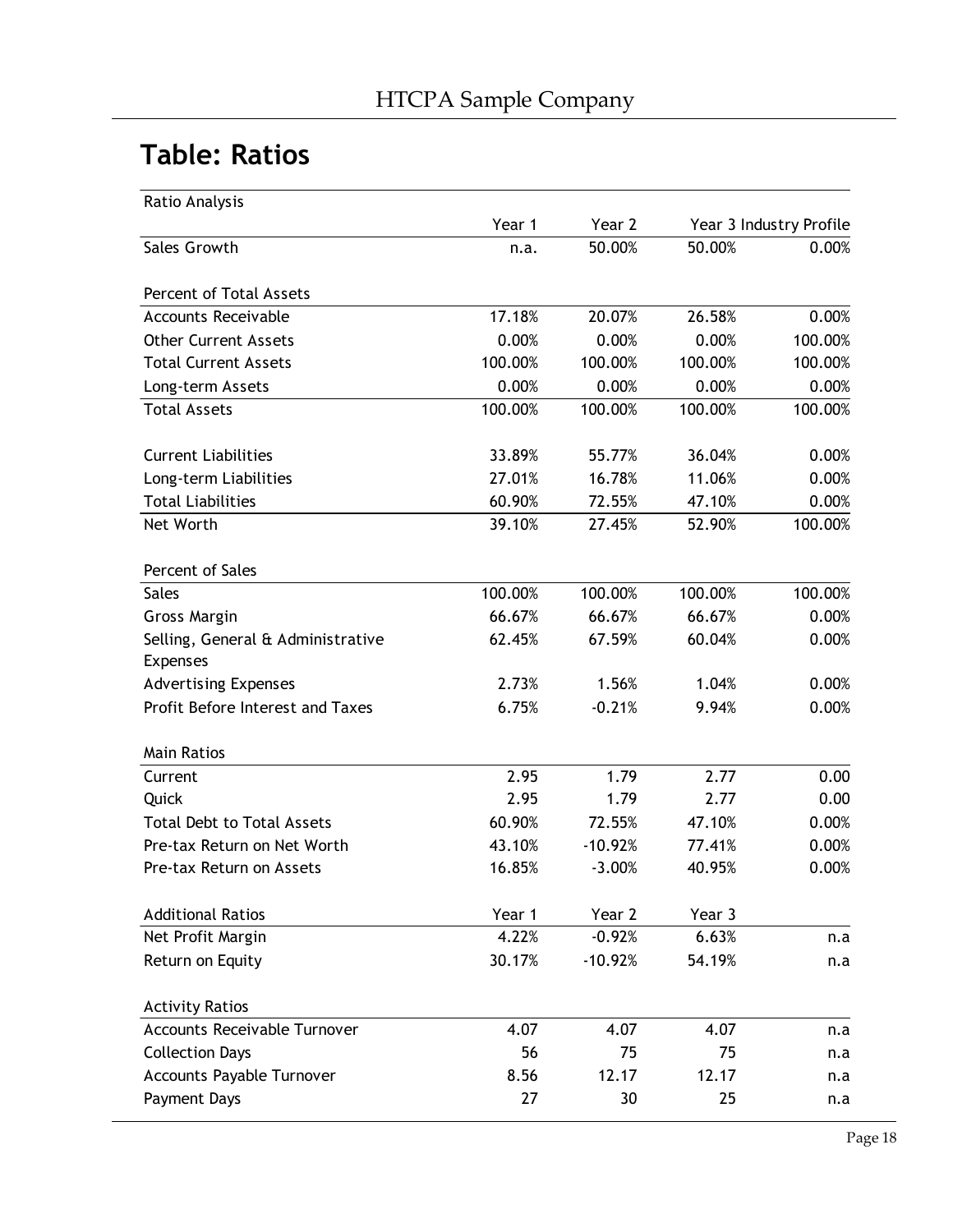|                                  | <b>HICPA Sample Company</b> |           |           |     |
|----------------------------------|-----------------------------|-----------|-----------|-----|
| <b>Total Asset Turnover</b>      | 2.80                        | 3.27      | 4.33      | n.a |
|                                  |                             |           |           |     |
| Debt Ratios                      |                             |           |           |     |
| Debt to Net Worth                | 1.56                        | 2.64      | 0.89      | n.a |
| Current Liab. to Liab.           | 0.56                        | 0.77      | 0.77      | n.a |
|                                  |                             |           |           |     |
| <b>Liquidity Ratios</b>          |                             |           |           |     |
| Net Working Capital              | \$121,049                   | \$104,002 | \$170,355 | n.a |
| <b>Interest Coverage</b>         | 9.35                        | $-0.29$   | 20.93     | n.a |
|                                  |                             |           |           |     |
| <b>Additional Ratios</b>         |                             |           |           |     |
| Assets to Sales                  | 0.36                        | 0.31      | 0.23      | n.a |
| <b>Current Debt/Total Assets</b> | 34%                         | 56%       | 36%       | n.a |
| Acid Test                        | 2.44                        | 1.43      | 2.04      | n.a |
| Sales/Net Worth                  | 7.15                        | 11.90     | 8.18      | n.a |
| Dividend Payout                  | 0.00                        | 0.00      | 0.00      | n.a |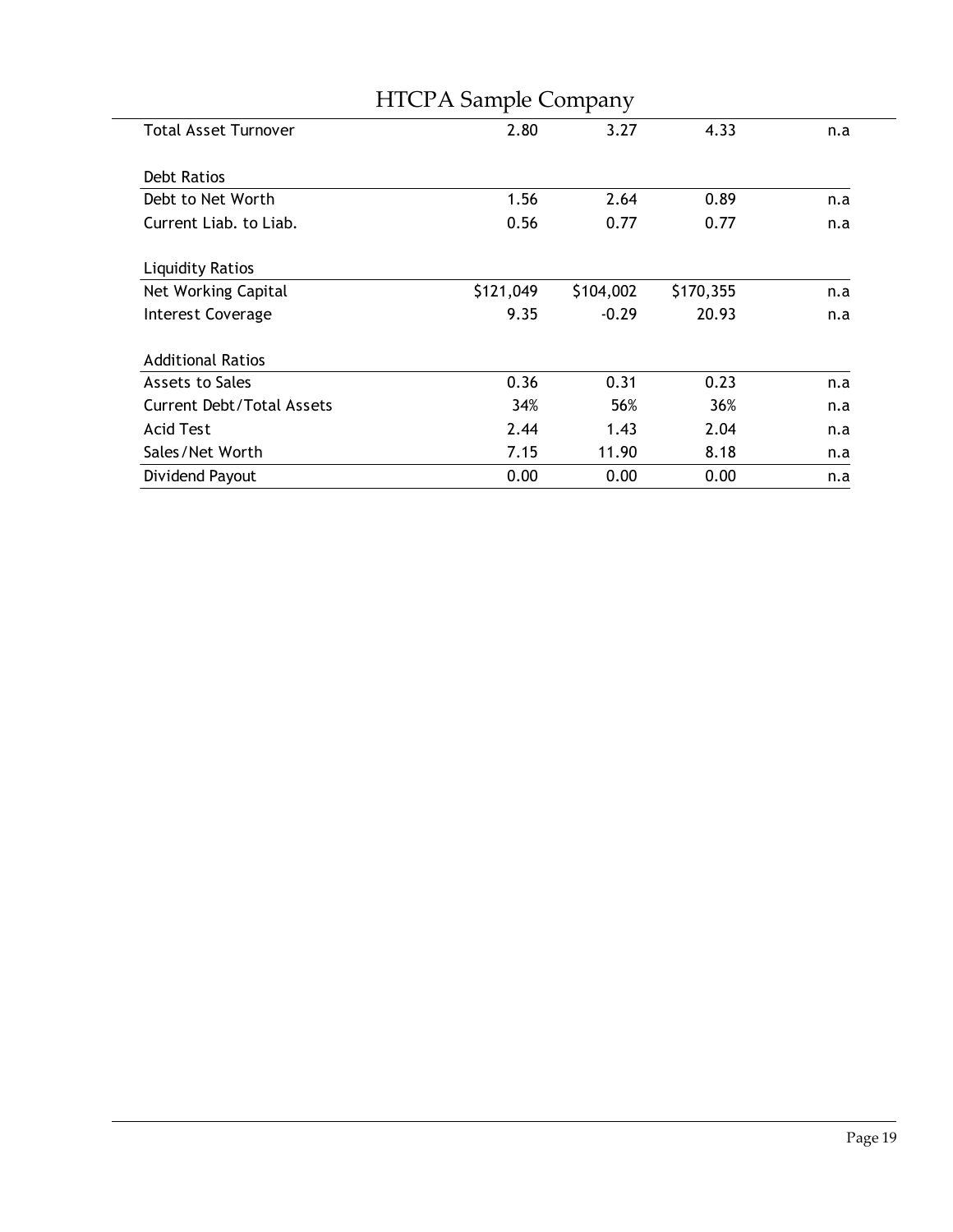#### Table: Sales Forecast

| Sales Forecast                       |        |         |             |              |                         |             |            |                                                 |            |            |             |             |             |
|--------------------------------------|--------|---------|-------------|--------------|-------------------------|-------------|------------|-------------------------------------------------|------------|------------|-------------|-------------|-------------|
|                                      |        | Month 1 | Month 2     | Month 3      | Month 4                 | Month 5     | Month 6    | Month 7                                         | Month 8    | Month 9    | Month 10    | Month 11    | Month 12    |
| Unit Sales                           |        |         |             |              |                         |             |            |                                                 |            |            |             |             |             |
| Type I                               |        | 0       | 1           |              | $\overline{2}$          | 4           | 4          | 6                                               | 6          | 6          | 6           | 6           | 6           |
| Type II                              |        | 0       | 0           |              |                         |             |            |                                                 |            |            |             |             | 2           |
| Other                                |        | 0       | 0           | 0            | 0                       | 0           | 0          | 0                                               | 0          | 0          | $\Omega$    | 0           | 0           |
| <b>Total Unit Sales</b>              |        | 0       | 1           | $\mathbf{2}$ | 3                       | 5           | 5          | 8                                               | 8          | 8          | 8           | 8           | 8           |
|                                      |        |         |             |              |                         |             |            |                                                 |            |            |             |             |             |
| <b>Unit Prices</b>                   |        | Month 1 | Month 2     | Month 3      | Month 4                 | Month 5     | Month 6    | Month 7                                         | Month 8    | Month 9    | Month 10    | Month 11    | Month 12    |
| Type I                               |        | \$0.00  | \$10,000.00 |              | \$10,000.00 \$10,000.00 | \$10,000.00 |            | \$10,000.00 \$10,000.00 \$10,000.00 \$10,000.00 |            |            | \$10,000.00 | \$10,000.00 | \$10,000.00 |
| Type II                              |        | \$0.00  | \$0.00      | \$2,000.00   | \$2,000.00              | \$2,000.00  | \$2,000.00 | \$2,000.00                                      | \$2,000.00 | \$2,000.00 | \$2,000.00  | \$2,000.00  | \$2,000.00  |
| Other                                |        | \$0.00  | \$0.00      | \$0.00       | \$0.00                  | \$0.00      | \$0.00     | \$0.00                                          | \$0.00     | \$0.00     | \$0.00      | \$0.00      | \$0.00      |
| Sales                                |        |         |             |              |                         |             |            |                                                 |            |            |             |             |             |
|                                      |        |         |             |              |                         |             |            |                                                 |            |            |             |             |             |
| Type I                               |        | \$0     | \$10,000    | \$10,000     | \$20,000                | \$40,000    | \$40,000   | \$60,000                                        | \$60,000   | \$60,000   | \$60,000    | \$60,000    | \$60,000    |
| Type II                              |        | \$0     | \$0         | \$2,000      | \$2,000                 | \$2,000     | \$2,000    | \$4,000                                         | \$4,000    | \$4,000    | \$4,000     | \$4,000     | \$4,000     |
| Other                                |        | \$0     | \$0         | \$0          | \$0                     | \$0         | \$0        | \$0                                             | \$0        | \$0        | \$0         | \$0         | \$0         |
| <b>Total Sales</b>                   |        | \$0     | \$10,000    | \$12,000     | \$22,000                | \$42,000    | \$42,000   | \$64,000                                        | \$64,000   | \$64,000   | \$64,000    | \$64,000    | \$64,000    |
| <b>Direct Unit Costs</b>             |        | Month 1 | Month 2     | Month 3      | Month 4                 | Month 5     | Month 6    | Month 7                                         | Month 8    | Month 9    | Month 10    | Month 11    | Month 12    |
| Type I                               | 33.33% | \$0.00  | \$3,333.00  | \$3,333.00   | \$3,333.00              | \$3,333.00  | \$3,333.00 | \$3,333.00                                      | \$3,333.00 | \$3,333.00 | \$3,333.00  | \$3,333.00  | \$3,333.00  |
| Type II                              | 33.33% | \$0.00  | \$0.00      | \$666.60     | \$666.60                | \$666.60    | \$666.60   | \$666.60                                        | \$666.60   | \$666.60   | \$666.60    | \$666.60    | \$666.60    |
| Other                                | 10.00% | \$0.00  | \$0.00      | \$0.00       | \$0.00                  | \$0.00      | \$0.00     | \$0.00                                          | \$0.00     | \$0.00     | \$0.00      | \$0.00      | \$0.00      |
| Direct Cost of Sales                 |        |         |             |              |                         |             |            |                                                 |            |            |             |             |             |
| Type I                               |        | \$0     | \$3,333     | \$3,333      | \$6,666                 | \$13,332    | \$13,332   | \$19,998                                        | \$19,998   | \$19,998   | \$19,998    | \$19,998    | \$19,998    |
| Type II                              |        | \$0     | \$0         | \$667        | \$667                   | \$667       | \$667      | \$1,333                                         | \$1,333    | \$1,333    | \$1,333     | \$1,333     | \$1,333     |
| Other                                |        | \$0     | \$0         | \$0          | \$0                     | \$0         | \$0        | \$0                                             | \$0        | \$0        | \$0         | \$0         | \$0         |
| <b>Subtotal Direct Cost of Sales</b> |        | \$0     | \$3,333     | \$4,000      | \$7,333                 | \$13,999    | \$13,999   | \$21,331                                        | \$21,331   | \$21,331   | \$21,331    | \$21,331    | \$21,331    |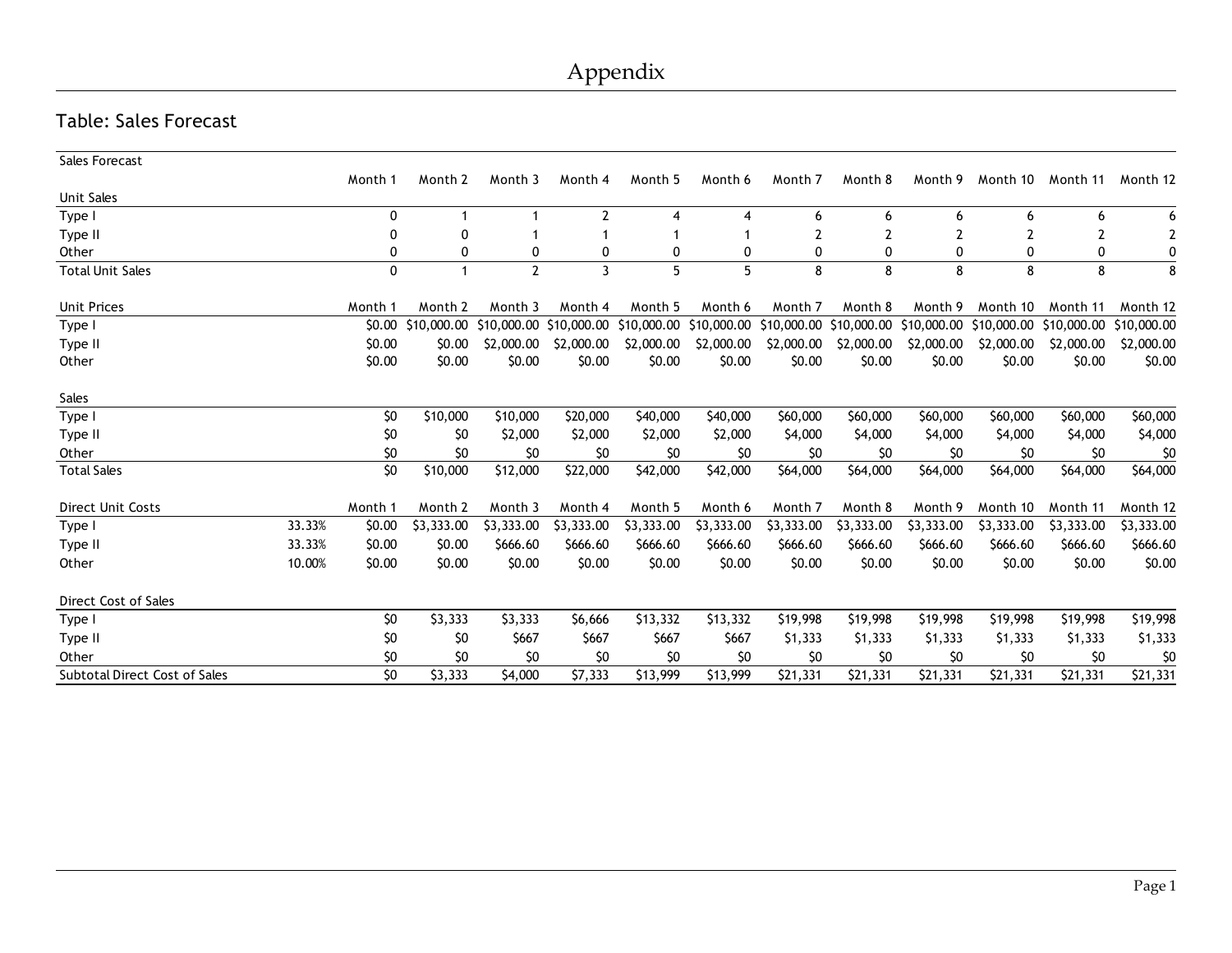#### Table: Personnel

| Personnel Plan       |          |          |          |                |          |          |          |          |          |          |          |          |
|----------------------|----------|----------|----------|----------------|----------|----------|----------|----------|----------|----------|----------|----------|
|                      | Month    | Month 2  | Month 3  | Month 4        | Month 5  | Month 6  | Month 7  | Month 8  | Month 9  | Month 10 | Month 11 | Month 12 |
| <b>Officers</b>      | S0       | S0       | SO       | S <sub>0</sub> | SO.      | S0       | \$10,000 | \$10,000 | \$10,000 | \$10,000 | \$10,000 | \$10,000 |
| Consultants          | \$10,000 | \$10,000 | \$10,000 | \$10,000       | \$10,000 | \$10,000 | \$10,000 | \$10,000 | \$10,000 | \$10,000 | \$10,000 | \$10,000 |
| Other                | \$3,000  | \$3,000  | \$3,000  | \$3,000        | \$3,000  | \$3,000  | \$3,000  | \$3,000  | \$3,000  | \$3,000  | \$3,000  | \$3,000  |
| <b>Total People</b>  |          |          |          |                |          |          |          |          |          |          |          |          |
| <b>Total Payroll</b> | \$13,000 | \$13,000 | \$13,000 | \$13,000       | \$13,000 | \$13,000 | \$23,000 | \$23,000 | \$23,000 | \$23,000 | \$23,000 | \$23,000 |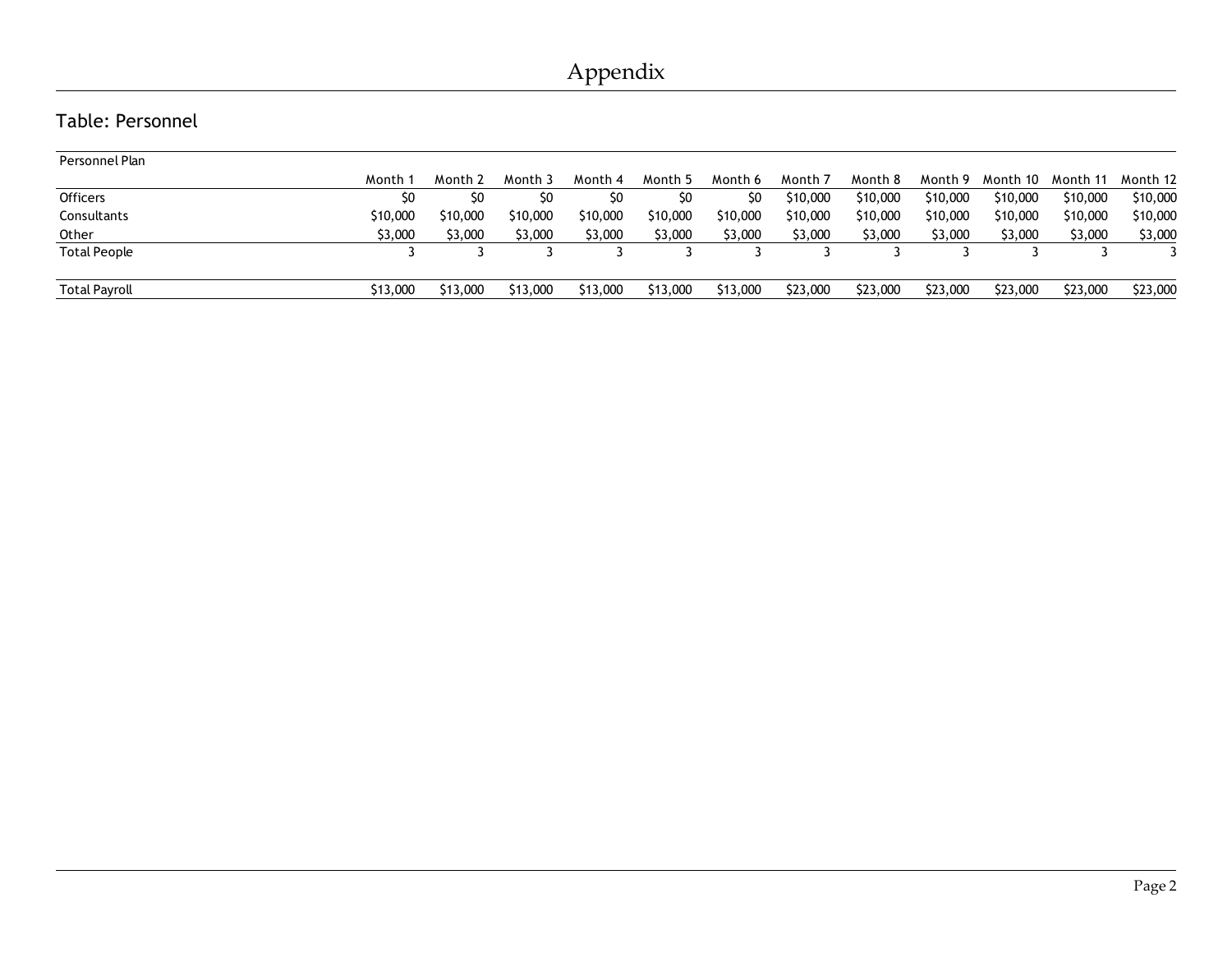#### Table: Profit and Loss

| Pro Forma Profit and Loss                  |     |                 |            |            |           |          |          |          |          |          |          |          |          |
|--------------------------------------------|-----|-----------------|------------|------------|-----------|----------|----------|----------|----------|----------|----------|----------|----------|
|                                            |     | Month 1         | Month 2    | Month 3    | Month 4   | Month 5  | Month 6  | Month 7  | Month 8  | Month 9  | Month 10 | Month 11 | Month 12 |
| Sales                                      |     | \$0             | \$10,000   | \$12,000   | \$22,000  | \$42,000 | \$42,000 | \$64,000 | \$64,000 | \$64,000 | \$64,000 | \$64,000 | \$64,000 |
| Direct Cost of Sales                       |     | \$0             | \$3,333    | \$4,000    | \$7,333   | \$13,999 | \$13,999 | \$21,331 | \$21,331 | \$21,331 | \$21,331 | \$21,331 | \$21,331 |
| <b>Other Costs of Sales</b>                |     | \$0             | \$0        | \$0        | \$0       | \$0      | \$0      | \$0      | \$0      | \$0      | \$0      | \$0      | \$0      |
| <b>Total Cost of Sales</b>                 |     | $\overline{50}$ | \$3,333    | \$4,000    | \$7,333   | \$13,999 | \$13,999 | \$21,331 | \$21,331 | \$21,331 | \$21,331 | \$21,331 | \$21,331 |
| Gross Margin                               |     | \$0             | \$6,667    | \$8,000    | \$14,667  | \$28,001 | \$28,001 | \$42,669 | \$42,669 | \$42,669 | \$42,669 | \$42,669 | \$42,669 |
| Gross Margin %                             |     | 0.00%           | 66.67%     | 66.67%     | 66.67%    | 66.67%   | 66.67%   | 66.67%   | 66.67%   | 66.67%   | 66.67%   | 66.67%   | 66.67%   |
| Expenses                                   |     |                 |            |            |           |          |          |          |          |          |          |          |          |
| Payroll                                    |     | \$13,000        | \$13,000   | \$13,000   | \$13,000  | \$13,000 | \$13,000 | \$23,000 | \$23,000 | \$23,000 | \$23,000 | \$23,000 | \$23,000 |
| Marketing/Promotion                        |     | \$3,000         | \$1,000    | \$1,000    | \$1,000   | \$1,000  | \$1,000  | \$1,000  | \$1,000  | \$1,000  | \$1,000  | \$1,000  | \$1,000  |
| Depreciation                               |     | \$0             | \$0        | \$0        | \$0       | \$0      | \$0      | \$0      | \$0      | \$0      | \$0      | \$0      | \$0      |
| Rent                                       |     | \$3,000         | \$3,000    | \$3,000    | \$3,000   | \$3,000  | \$3,000  | \$3,000  | \$3,000  | \$3,000  | \$3,000  | \$3,000  | \$3,000  |
| <b>Utilities</b>                           |     | \$500           | \$500      | \$500      | \$500     | \$500    | \$500    | \$500    | \$500    | \$500    | \$500    | \$500    | \$500    |
| Insurance                                  |     | \$200           | \$200      | \$200      | \$200     | \$200    | \$200    | \$200    | \$200    | \$200    | \$200    | \$200    | \$200    |
| Payroll Taxes                              | 15% | \$1,950         | \$1,950    | \$1,950    | \$1,950   | \$1,950  | \$1,950  | \$3,450  | \$3,450  | \$3,450  | \$3,450  | \$3,450  | \$3,450  |
| Other                                      |     | \$0             | \$0        | \$0        | \$0       | \$0      | \$0      | \$0      | \$0      | \$0      | \$0      | \$0      | \$0      |
| <b>Total Operating Expenses</b>            |     | \$21,650        | \$19,650   | \$19,650   | \$19,650  | \$19,650 | \$19,650 | \$31,150 | \$31,150 | \$31,150 | \$31,150 | \$31,150 | \$31,150 |
| Profit Before Interest and<br><b>Taxes</b> |     | (521, 650)      | (512, 983) | (511, 650) | (54, 983) | \$8,351  | \$8,351  | \$11,519 | \$11,519 | \$11,519 | \$11,519 | \$11,519 | \$11,519 |
| <b>EBITDA</b>                              |     | (521, 650)      | (512, 983) | (511, 650) | (54, 983) | \$8,351  | \$8,351  | \$11,519 | \$11,519 | \$11,519 | \$11,519 | \$11,519 | \$11,519 |
| Interest Expense                           |     | \$208           | \$291      | \$291      | \$291     | \$291    | \$332    | \$332    | \$332    | \$332    | \$331    | \$331    | \$331    |
| <b>Taxes Incurred</b>                      |     | (56, 557)       | (53, 982)  | (53, 582)  | (51, 582) | \$2,418  | \$2,406  | \$3,356  | \$3,356  | \$3,356  | \$3,356  | \$3,356  | \$3,356  |
| <b>Net Profit</b>                          |     | (515, 301)      | (59, 292)  | (58, 359)  | (53, 692) | \$5,642  | \$5,613  | \$7,831  | \$7,831  | \$7,831  | \$7,831  | \$7,831  | \$7,831  |
| Net Profit/Sales                           |     | 0.00%           | $-92.92%$  | $-69.65%$  | $-16.78%$ | 13.43%   | 13.37%   | 12.24%   | 12.24%   | 12.24%   | 12.24%   | 12.24%   | 12.24%   |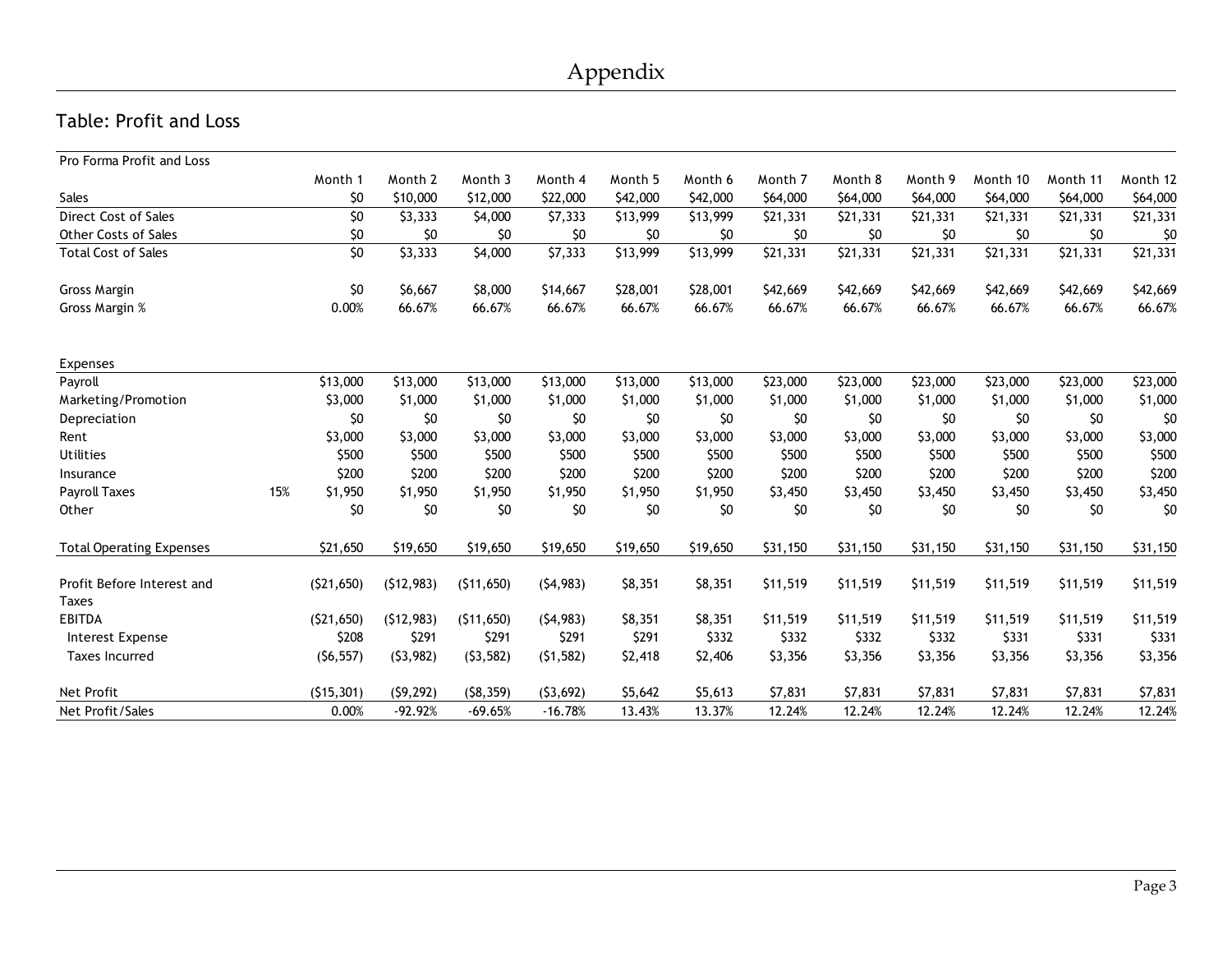#### Table: Cash Flow

| Pro Forma Cash Flow                  |       |          |                 |          |          |          |          |          |          |          |          |          |                 |
|--------------------------------------|-------|----------|-----------------|----------|----------|----------|----------|----------|----------|----------|----------|----------|-----------------|
|                                      |       | Month 1  | Month 2         | Month 3  | Month 4  | Month 5  | Month 6  | Month 7  | Month 8  | Month 9  | Month 10 | Month 11 | Month 12        |
| Cash Received                        |       |          |                 |          |          |          |          |          |          |          |          |          |                 |
|                                      |       |          |                 |          |          |          |          |          |          |          |          |          |                 |
| <b>Cash from Operations</b>          |       |          |                 |          |          |          |          |          |          |          |          |          |                 |
| Cash Sales                           |       | \$0      | \$7,500         | \$9,000  | \$16,500 | \$31,500 | \$31,500 | \$48,000 | \$48,000 | \$48,000 | \$48,000 | \$48,000 | \$48,000        |
| Cash from Receivables                |       | \$0      | \$0             | \$83     | \$2,517  | \$3,083  | \$5,667  | \$10,500 | \$10,683 | \$16,000 | \$16,000 | \$16,000 | \$16,000        |
| Subtotal Cash from Operations        |       | \$0      | \$7,500         | \$9,083  | \$19,017 | \$34,583 | \$37,167 | \$58,500 | \$58,683 | \$64,000 | \$64,000 | \$64,000 | \$64,000        |
| <b>Additional Cash Received</b>      |       |          |                 |          |          |          |          |          |          |          |          |          |                 |
| Sales Tax, VAT, HST/GST Received     | 0.00% | \$0      | \$0             | \$0      | \$0      | \$0      | \$0      | \$0      | \$0      | \$0      | \$0      | \$0      | \$0             |
| New Current Borrowing                |       | \$0      | \$20,000        | \$0      | \$0      | \$0      | \$10,000 | \$0      | \$0      | \$0      | \$0      | \$0      | \$0             |
| New Other Liabilities (interest-     |       | \$0      | \$0             | \$0      | \$0      | \$0      | \$0      | \$0      | \$0      | \$0      | \$0      | \$0      | \$0             |
| free)                                |       |          |                 |          |          |          |          |          |          |          |          |          |                 |
| New Long-term Liabilities            |       | \$50,000 | \$0             | \$0      | \$0      | \$0      | \$0      | \$0      | \$0      | \$0      | \$0      | \$0      | \$0             |
| Sales of Other Current Assets        |       | \$0      | \$0             | \$0      | \$0      | \$0      | \$0      | \$0      | \$0      | \$0      | \$0      | \$0      | \$0             |
| Sales of Long-term Assets            |       | \$0      | \$0             | \$0      | \$0      | \$0      | \$0      | \$0      | \$0      | \$0      | \$0      | \$0      | \$0             |
| New Investment Received              |       | \$0      | \$0             | \$0      | \$0      | \$0      | \$0      | \$0      | \$0      | \$0      | \$0      | \$0      | \$0             |
| Subtotal Cash Received               |       | \$50,000 | \$27,500        | \$9,083  | \$19,017 | \$34,583 | \$47,167 | \$58,500 | \$58,683 | \$64,000 | \$64,000 | \$64,000 | \$64,000        |
| Expenditures                         |       | Month 1  | Month 2         | Month 3  | Month 4  | Month 5  | Month 6  | Month 7  | Month 8  | Month 9  | Month 10 | Month 11 | Month 12        |
|                                      |       |          |                 |          |          |          |          |          |          |          |          |          |                 |
|                                      |       |          |                 |          |          |          |          |          |          |          |          |          |                 |
| <b>Expenditures from Operations</b>  |       |          |                 |          |          |          |          |          |          |          |          |          |                 |
| Cash Spending                        |       | \$13,000 | \$13,000        | \$13,000 | \$13,000 | \$13,000 | \$13,000 | \$23,000 | \$23,000 | \$23,000 | \$23,000 | \$23,000 | \$23,000        |
| <b>Bill Payments</b>                 |       | \$577    | \$2,434         | \$6,328  | \$7,536  | \$13,047 | \$23,359 | \$23,713 | \$33,169 | \$33,169 | \$33,169 | \$33,169 | \$33,169        |
| Subtotal Spent on Operations         |       | \$13,577 | \$15,434        | \$19,328 | \$20,536 | \$26,047 | \$36,359 | \$46,713 | \$56,169 | \$56,169 | \$56,169 | \$56,169 | \$56,169        |
| <b>Additional Cash Spent</b>         |       |          |                 |          |          |          |          |          |          |          |          |          |                 |
| Sales Tax, VAT, HST/GST Paid Out     |       | \$0      | \$0             | \$0      | \$0      | \$0      | \$0      | \$0      | \$0      | \$0      | \$0      | \$0      | \$0             |
| Principal Repayment of Current       |       | \$0      | \$0             | \$0      | \$0      | \$0      | \$0      | \$0      | \$0      | \$0      | \$0      | \$0      | \$0             |
| <b>Borrowing</b>                     |       |          |                 |          |          |          |          |          |          |          |          |          |                 |
| Other Liabilities Principal          |       | \$0      | \$0             | \$0      | \$0      | \$0      | \$0      | \$0      | \$0      | \$0      | \$0      | \$0      | \$0             |
| Repayment                            |       |          |                 |          |          |          |          |          |          |          |          |          |                 |
| Long-term Liabilities Principal      |       | \$0      | \$50            | \$50     | \$50     | \$50     | \$50     | \$50     | \$50     | \$50     | \$50     | \$50     | \$50            |
| Repayment                            |       |          |                 |          |          |          |          |          |          |          |          |          |                 |
| <b>Purchase Other Current Assets</b> |       | \$0      | \$0             | \$0      | \$0      | \$0      | \$0      | \$0      | \$0      | \$0      | \$0      | \$0      | \$0             |
| Purchase Long-term Assets            |       | \$0      | \$0             | \$0      | \$0      | \$0      | \$0      | \$0      | \$0      | \$0      | \$0      | \$0      | \$0             |
| Dividends                            |       | \$O      | \$0<br>\$15,484 | \$0      | \$0      | \$0      | 50       | \$0      | \$0      | \$0      | \$0      | \$0      | \$0<br>\$56,219 |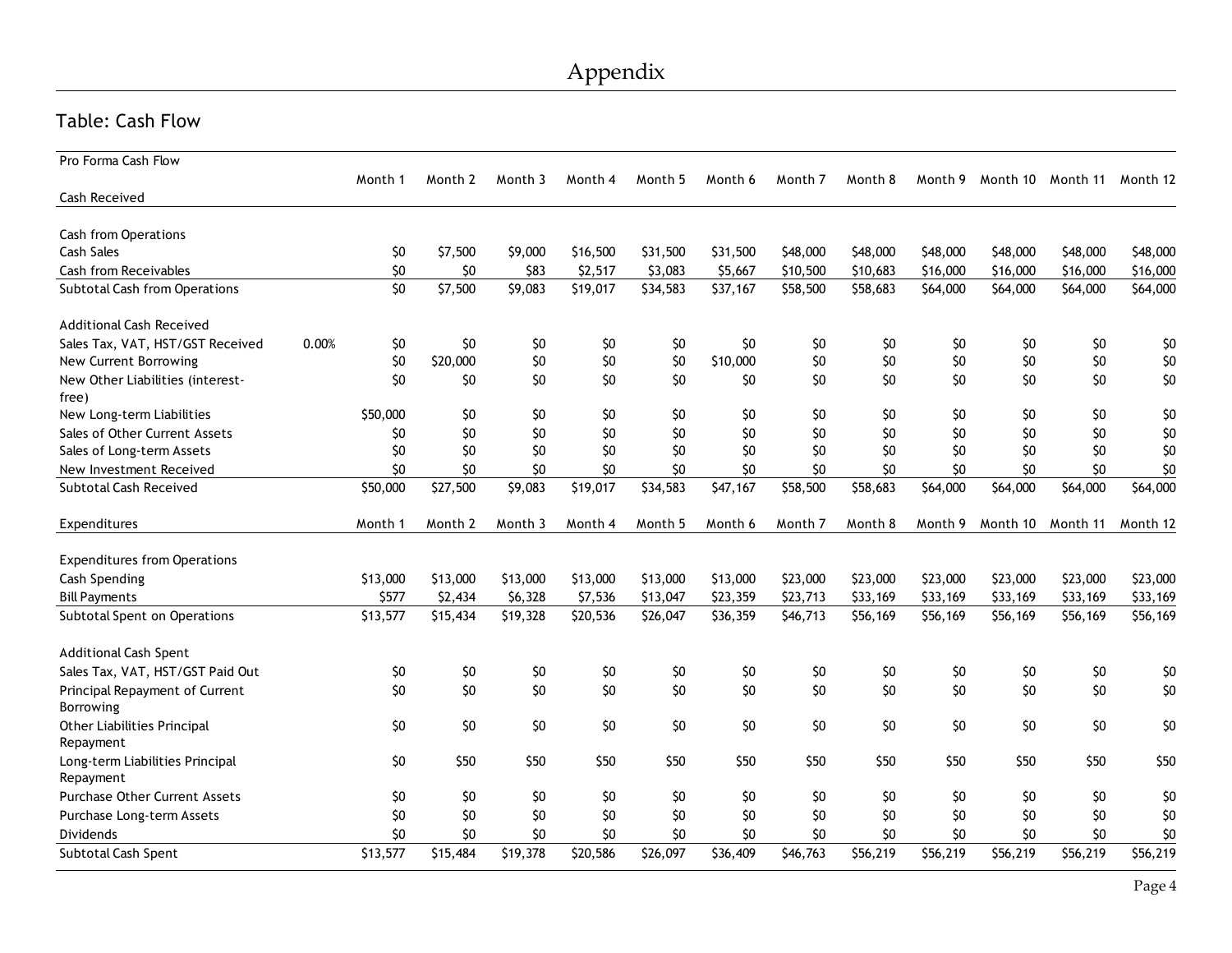| Appendix |  |
|----------|--|
|          |  |

| Net Cash Flow | \$36,423 | \$12,016 | (510.294) | (51, 570) | \$8,486  | \$10,758  | \$11,737  | \$2,464   | \$7,781   | \$7,781   | \$7,781   | \$7,781   |
|---------------|----------|----------|-----------|-----------|----------|-----------|-----------|-----------|-----------|-----------|-----------|-----------|
| Cash Balance  | \$86,923 | \$98,939 | \$88,645  | \$87,075  | \$95,562 | \$106,320 | \$118,057 | \$120,521 | \$128,302 | \$136,083 | \$143,864 | \$151,645 |